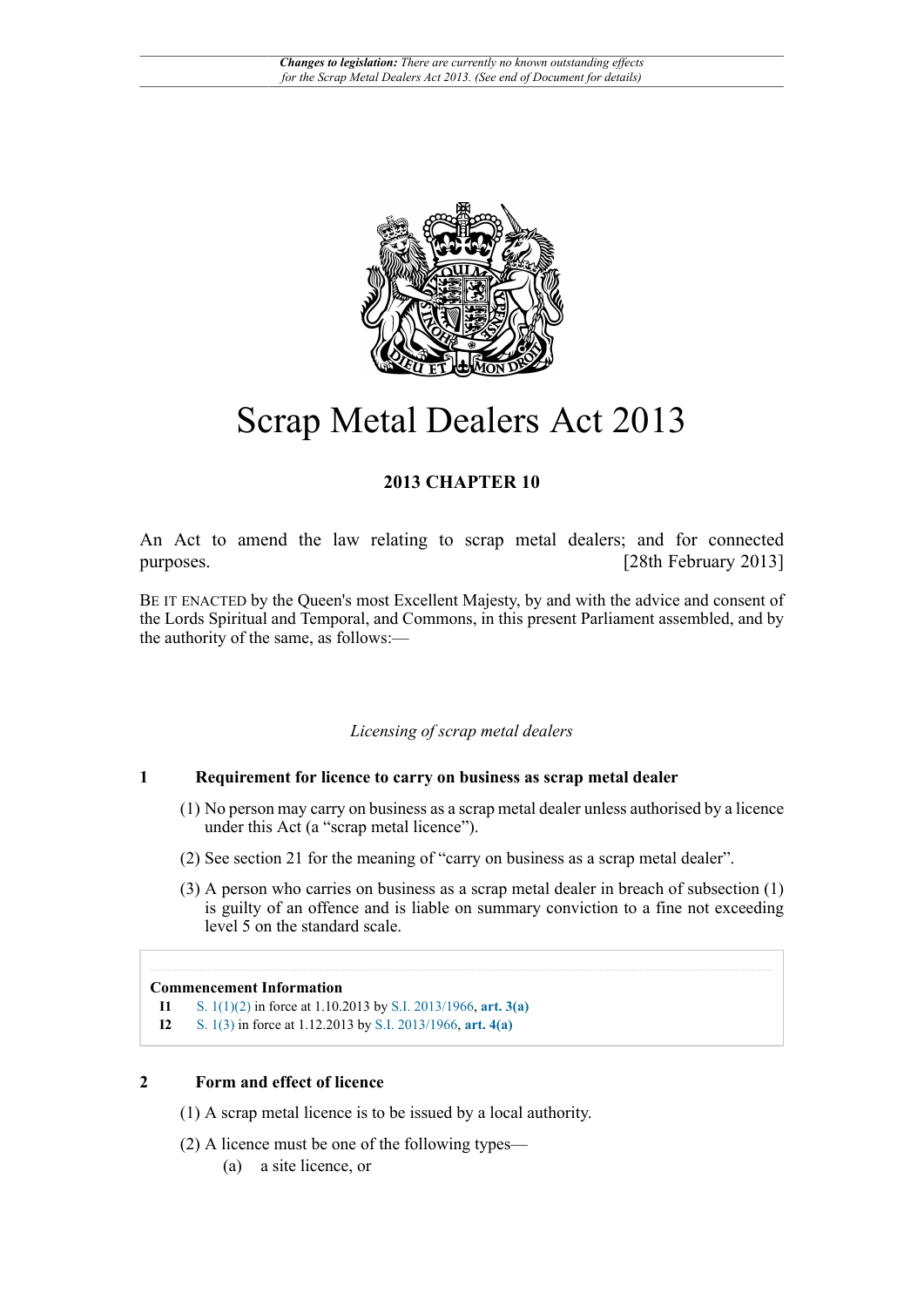- (b) a collector's licence.
- (3) A site licence authorises the licensee to carry on business at any site in the authority's area which is identified in the licence.
- (4) A site licence must—
	- (a) name the licensee,
	- (b) name the authority,
	- (c) identify all the sites in the authority's area at which the licensee is authorised to carry on business,
	- (d) name the site manager of each site, and
	- (e) state the date on which the licence is due to expire.
- (5) A collector's licence authorises the licensee to carry on business as a mobile collector in the authority's area.
- (6) A collector's licence must—
	- (a) name the licensee,
	- (b) name the authority, and
	- (c) state the date on which the licence is due to expire.
- (7) A licence is to be in a form which—
	- (a) complies with subsection (4) or (6), and
	- (b) enables the licensee to comply with section 10 (display of licence).
- (8) The Secretary of State may in regulations prescribe further requirements as to the form and content of licences.
- (9) A person may hold more than one licence issued by different local authorities, but may not hold more than one licence issued by any one authority.

#### **Commencement Information**

**I3** [S. 2](http://www.legislation.gov.uk/id/ukpga/2013/10/section/2) in force at 1.10.2013 by [S.I. 2013/1966](http://www.legislation.gov.uk/id/uksi/2013/1966), **[art. 3\(b\)](http://www.legislation.gov.uk/id/uksi/2013/1966/article/3/b)**

# **3 Issue of licence**

- (1) A local authority must not issue or renew a scrap metal licence unless it is satisfied that the applicant is a suitable person to carry on business as a scrap metal dealer.
- (2) In determining whether the applicant is a suitable person, the authority may have regard to any information which it considers to be relevant, including in particular—
	- (a) whether the applicant or any site manager has been convicted of any relevant offence;
	- (b) whether the applicant or any site manager has been the subject of any relevant enforcement action;
	- (c) any previous refusal of an application for the issue or renewal of a scrap metal licence (and the reasons for the refusal);
	- (d) any previous refusal of an application for a relevant environmental permit or registration (and the reasons for the refusal);
	- (e) any previous revocation of a scrap metal licence (and the reasons for the revocation);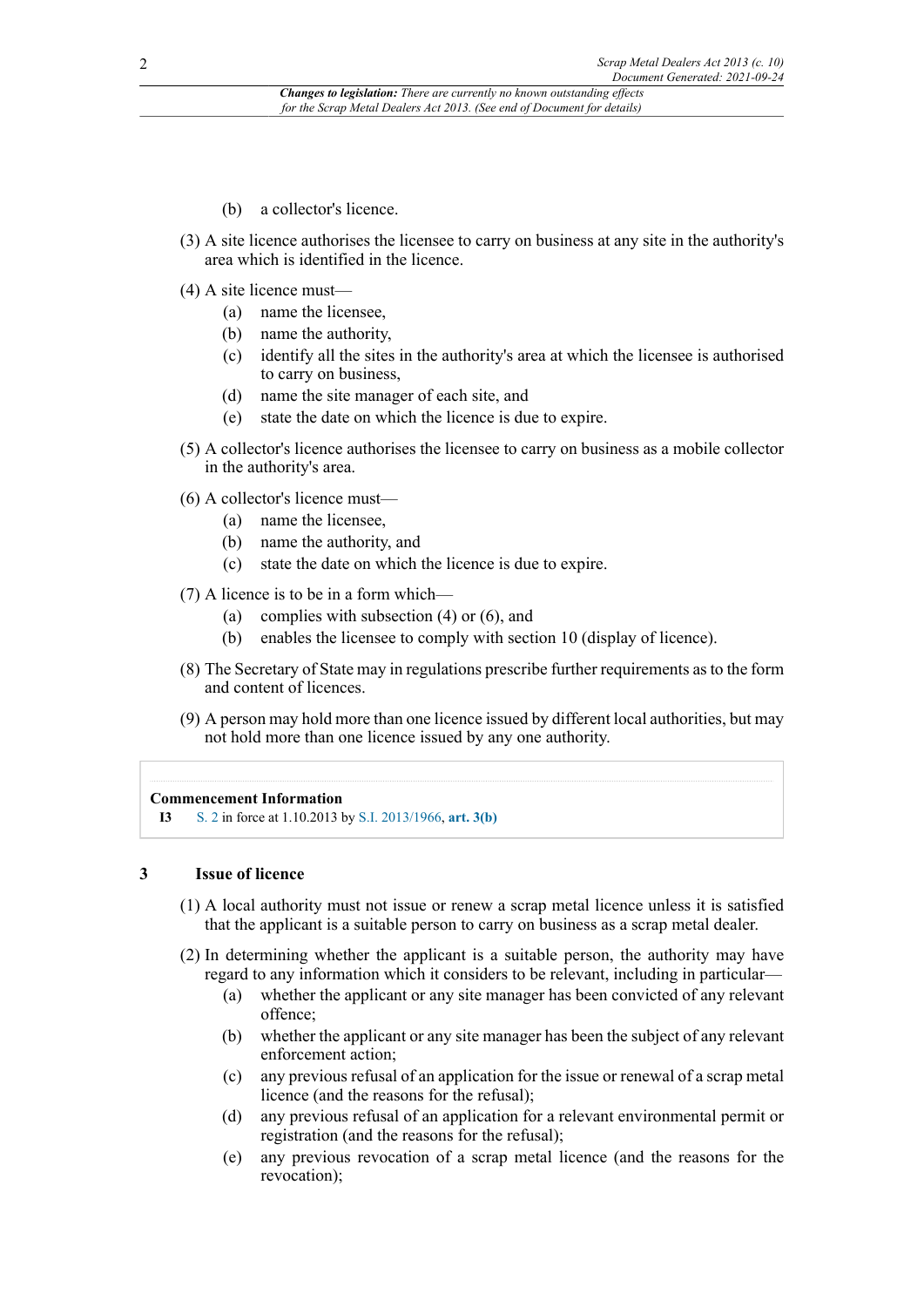(f) whether the applicant has demonstrated that there will be in place adequate procedures to ensure that the provisions of this Act are complied with.

(3) In this section—

- (a) "site manager" means an individual proposed to be named in the licence as a site manager,
- (b) "relevant offence" means an offence which is prescribed for the purposes of this section in regulations made by the Secretary of State, and
- (c) "relevant enforcement action" means enforcement action which is so prescribed.
- (4) In determining whether a company is a suitable person to carry on business as a scrap metal dealer, a local authority is to have regard, in particular, to whether any of the following is a suitable person—
	- (a) any director of the company;
	- (b) any secretary of the company;
	- (c) any shadow director of the company (that is to say, any person in accordance with whose directions or instructions the directors of the company are accustomed to act).
- (5) In determining whether a partnership is a suitable person to carry on business as a scrap metal dealer, a local authority is to have regard, in particular, to whether each of the partners is a suitable person.
- (6) The authority must also have regard to any guidance on determining suitability which is issued from time to time by the Secretary of State.
- (7) The authority may consult other persons regarding the suitability of an applicant, including in particular—
	- (a) any other local authority;
	- (b) the Environment Agency;
	- (c) the Natural Resources Body for Wales;
	- (d) an officer of a police force.
- (8) If the applicant or any site manager has been convicted of a relevant offence, the authority may include in the licence one or both of the following conditions—
	- (a) that the dealer must not receive scrap metal except between 9 a.m. and 5 p.m. on any day;
	- (b) that all scrap metal received must be kept in the form in which it is received for a specified period, not exceeding 72 hours, beginning with the time when it is received.
- (9) "Specified" means specified in the condition.

# **Commencement Information**

**I4** [S. 3](http://www.legislation.gov.uk/id/ukpga/2013/10/section/3) in force at 1.10.2013 by [S.I. 2013/1966](http://www.legislation.gov.uk/id/uksi/2013/1966), **[art. 3\(c\)](http://www.legislation.gov.uk/id/uksi/2013/1966/article/3/c)**

# **4 Revocation of licence and imposition of conditions**

(1) The authority may revoke a scrap metal licence if it is satisfied that the licensee does not carry on business at any of the sites identified in the licence.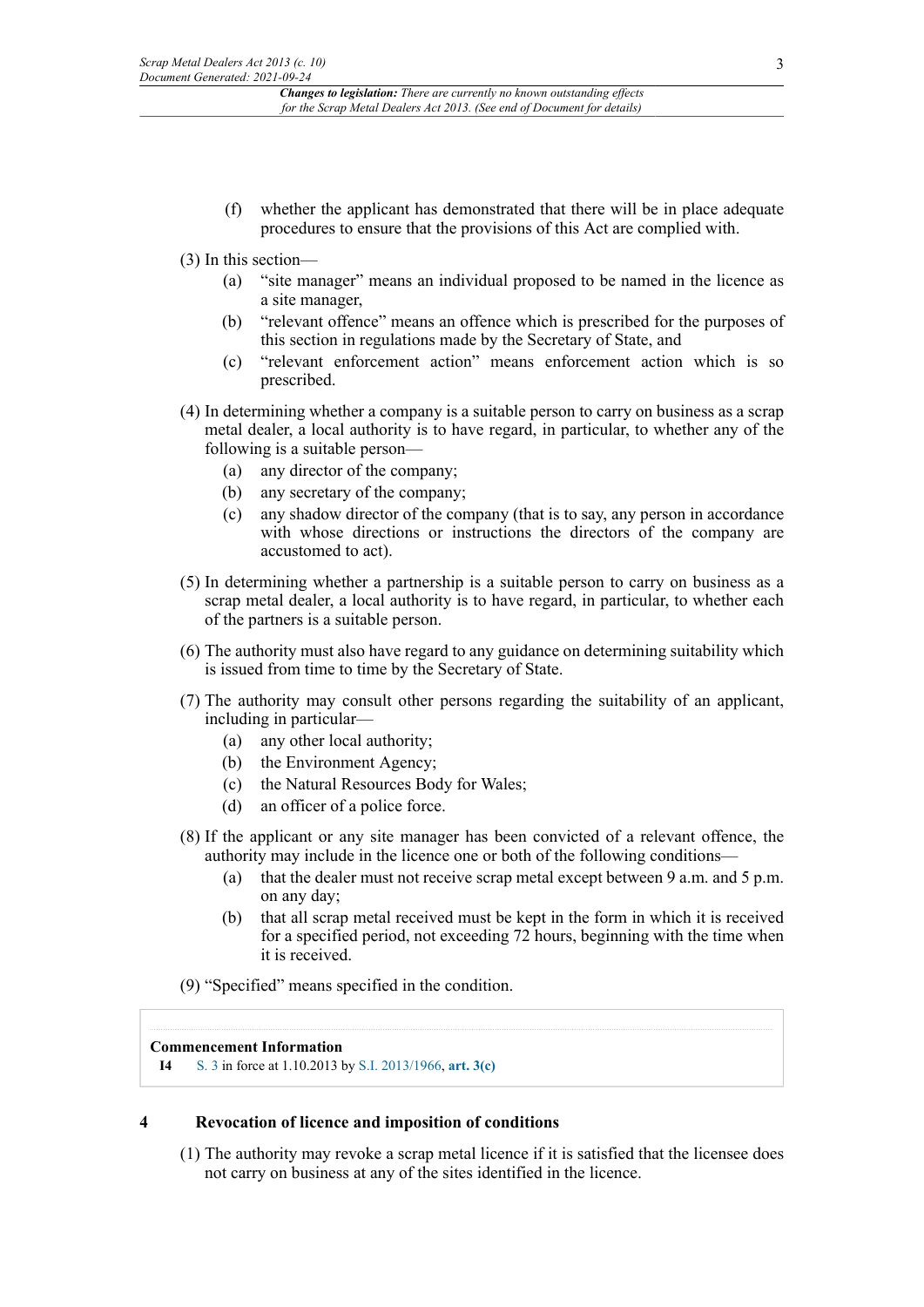- (2) The authority may revoke a licence if it is satisfied that a site manager named in the licence does not act as site manager at any of the sites identified in the licence.
- (3) The authority may revoke a licence if it is no longer satisfied that the licensee is a suitable person to carry on business as a scrap metal dealer.
- (4) Section 3(2) to (7) apply for the purposes of subsection (3).
- (5) If the licensee or any site manager named in a licence is convicted of a relevant offence, the authority may vary the licence by adding one or both of the conditions set out in section 3(8).
- (6) A revocation or variation under this section comes into effect when no appeal under paragraph 9 of Schedule 1 is possible in relation to the revocation or variation, or when any such appeal is finally determined or withdrawn.
- (7) But if the authority considers that the licence should not continue in force without conditions, it may by notice provide—
	- (a) that, until a revocation under this section comes into effect, the licence is subject to one or both of the conditions set out in section 3(8), or
	- (b) that a variation under this section comes into effect immediately.
- (8) In this section "the authority" means the local authority which issued the licence.

#### **Commencement Information**

**I5** [S. 4](http://www.legislation.gov.uk/id/ukpga/2013/10/section/4) in force at 1.10.2013 by [S.I. 2013/1966](http://www.legislation.gov.uk/id/uksi/2013/1966), **[art. 3\(d\)](http://www.legislation.gov.uk/id/uksi/2013/1966/article/3/d)**

# **5 Further provision about licences**

Schedule 1 (which makes further provision about licences) has effect.

## **Commencement Information**

- **I6** [S. 5](http://www.legislation.gov.uk/id/ukpga/2013/10/section/5) in force for specified purposes at 1.9.2013 by [S.I. 2013/1966,](http://www.legislation.gov.uk/id/uksi/2013/1966) **[art. 2\(a\)](http://www.legislation.gov.uk/id/uksi/2013/1966/article/2/a)**
- **I7** [S. 5](http://www.legislation.gov.uk/id/ukpga/2013/10/section/5) in force in so far as not already in force at 1.10.2013 by [S.I. 2013/1966](http://www.legislation.gov.uk/id/uksi/2013/1966), **[art. 3\(e\)](http://www.legislation.gov.uk/id/uksi/2013/1966/article/3/e)**

# **6 Supply of information by authority**

- (1) This section applies to information which has been supplied to a local authority under this Act and relates to a scrap metal licence or to an application for or relating to a licence.
- (2) The local authority must supply any such information to any of the following persons who requests it for purposes relating to this Act—
	- (a) any other local authority;
	- (b) the Environment Agency;
	- (c) the Natural Resources Body for Wales;
	- (d) an officer of a police force.
- (3) This section does not limit any other power the authority has to supply that information.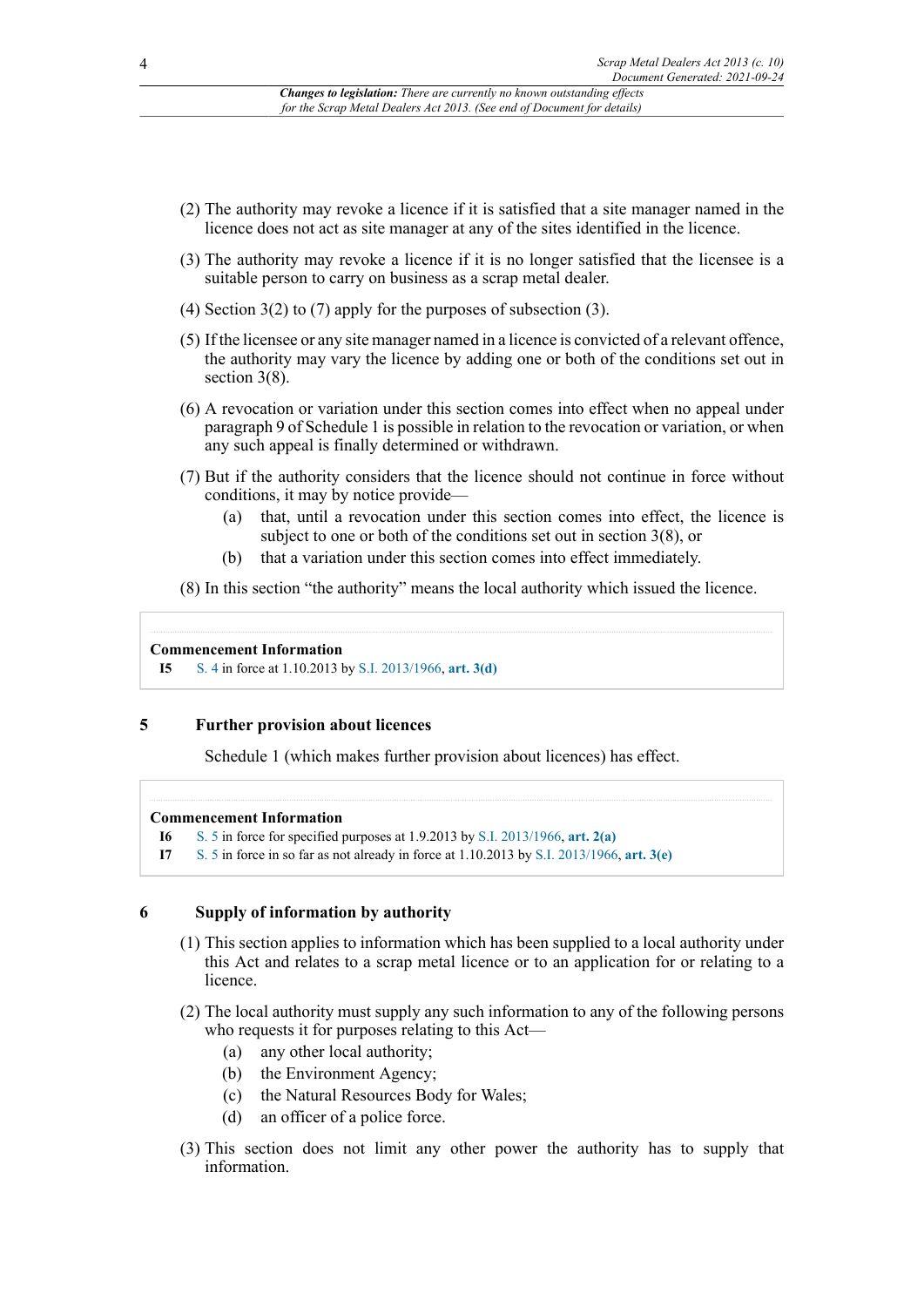#### **Commencement Information**

**I8** [S. 6](http://www.legislation.gov.uk/id/ukpga/2013/10/section/6) in force at 1.10.2013 by [S.I. 2013/1966](http://www.legislation.gov.uk/id/uksi/2013/1966), **[art. 3\(f\)](http://www.legislation.gov.uk/id/uksi/2013/1966/article/3/f)**

# **7 Register of licences**

- (1) The Environment Agency must maintain a register of scrap metal licences issued by authorities in England.
- (2) The Natural Resources Body for Wales must maintain a register ofscrap metal licences issued by authorities in Wales.
- (3) Each entry in the registers must record—
	- (a) the name of the authority which issued the licence,
	- (b) the name of the licensee,
	- (c) any trading name of the licensee,
	- (d) the address of any site identified in the licence,
	- (e) the type of licence, and
	- (f) the date on which the licence is due to expire.
- (4) The registers are to be open for inspection to the public.
- (5) The Environment Agency or the Natural Resources Body for Wales may combine its register with any other register maintained by it.

#### **Commencement Information**

**I9** [S. 7](http://www.legislation.gov.uk/id/ukpga/2013/10/section/7) in force at 1.10.2013 by [S.I. 2013/1966](http://www.legislation.gov.uk/id/uksi/2013/1966), **[art. 3\(g\)](http://www.legislation.gov.uk/id/uksi/2013/1966/article/3/g)** (with [art. 5\(7\)](http://www.legislation.gov.uk/id/uksi/2013/1966/article/5/7))

# **8 Notification requirements**

- (1) An applicant for a scrap metal licence, or for the renewal or variation of a licence, must notify the authority to which the application was made of any changes which materially affect the accuracy of the information which the applicant has provided in connection with the application.
- (2) A licensee who is not carrying on business as a scrap metal dealer in the area of the authority which issued the licence must notify the authority of that fact.
- (3) Notification under subsection (2) must be given within 28 days of the beginning of the period in which the licensee is not carrying on business in that area while licensed.
- (4) If a licensee carries on business under a trading name, the licensee must notify the authority which issued the licence of any change to that name.
- (5) Notification under subsection (4) must be given within 28 days of the change occurring.
- (6) An authority must notify the relevant environment body of—
	- (a) any notification given to the authority under subsection (2) or (4),
	- (b) any variation made by the authority under paragraph 3 of Schedule 1 (variation of type of licence or matters set out in licence), and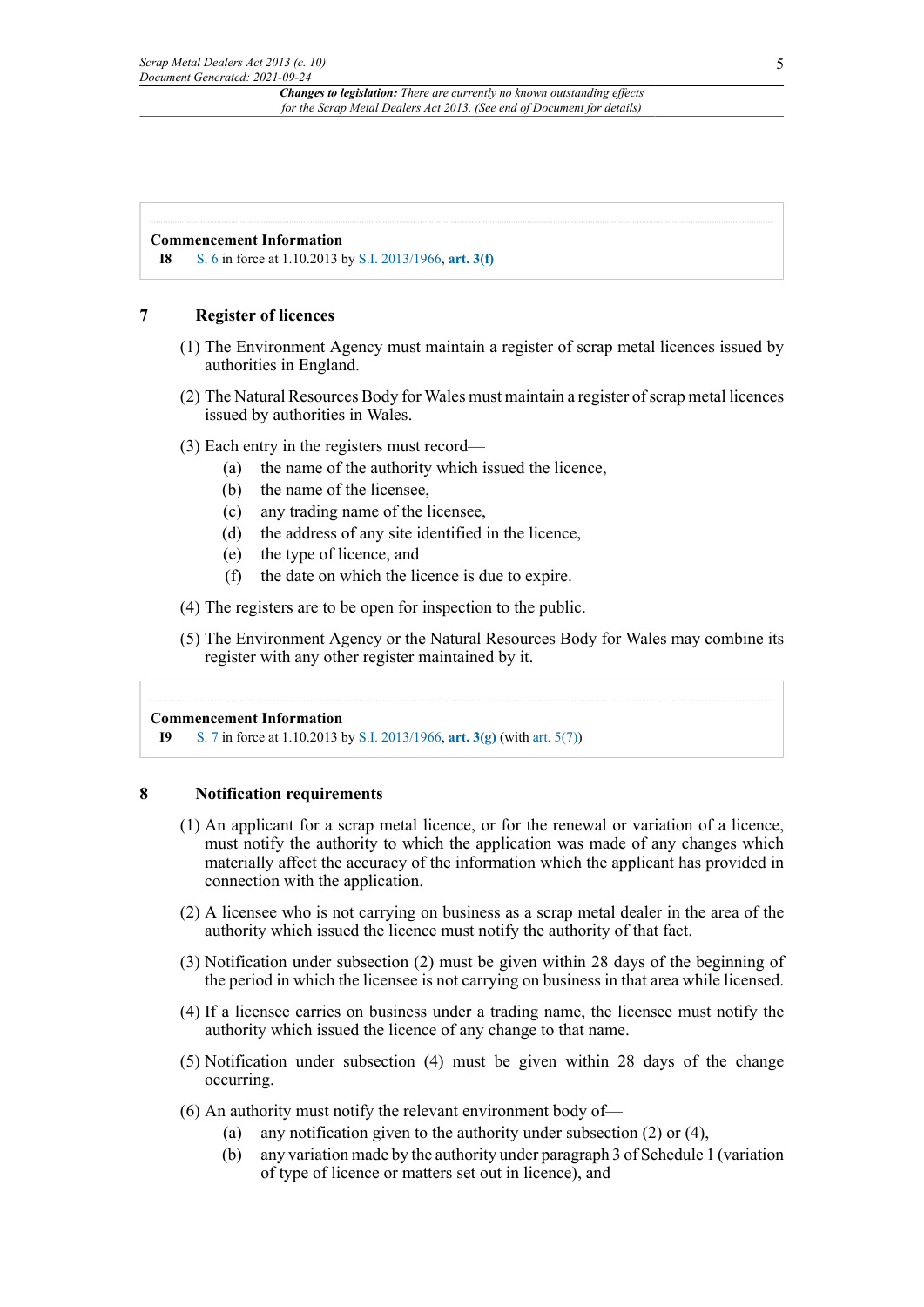- (c) any revocation by the authority of a licence.
- (7) Notification under subsection (6) must be given within 28 days of the notification, variation or revocation in question.
- (8) Where an authority notifies the relevant environment body under subsection (6), the body must amend the register under section 7 accordingly.
- (9) An applicant or licensee who fails to comply with this section is guilty of an offence and is liable on summary conviction to a fine not exceeding level 3 on the standard scale.
- (10) It is a defence for a person charged with an offence under this section to prove that the person took all reasonable steps to avoid committing the offence.
- (11) In this section "the relevant environment body" means—
	- (a) for an authority in England, the Environment Agency;
	- (b) for an authority in Wales, the Natural Resources Body for Wales.

#### **Commencement Information**

**I10** [S. 8\(1\)-\(8\)](http://www.legislation.gov.uk/id/ukpga/2013/10/section/8/1)[\(11\)](http://www.legislation.gov.uk/id/ukpga/2013/10/section/8/11) in force at 1.10.2013 by [S.I. 2013/1966](http://www.legislation.gov.uk/id/uksi/2013/1966), **[art. 3\(h\)](http://www.legislation.gov.uk/id/uksi/2013/1966/article/3/h)**

**I11** [S. 8\(9\)](http://www.legislation.gov.uk/id/ukpga/2013/10/section/8/9)[\(10\)](http://www.legislation.gov.uk/id/ukpga/2013/10/section/8/10) in force at 1.12.2013 by [S.I. 2013/1966,](http://www.legislation.gov.uk/id/uksi/2013/1966) **[art. 4\(b\)](http://www.legislation.gov.uk/id/uksi/2013/1966/article/4/b)**

# **9 Closure of unlicensed sites**

Schedule 2 (which makes provision for the closure of sites at which a scrap metal business is being carried on without a licence) has effect.

#### **Commencement Information**

**I12** [S. 9](http://www.legislation.gov.uk/id/ukpga/2013/10/section/9) in force at 1.12.2013 by [S.I. 2013/1966](http://www.legislation.gov.uk/id/uksi/2013/1966), **[art. 4\(c\)](http://www.legislation.gov.uk/id/uksi/2013/1966/article/4/c)**

## *Conduct of business*

## **10 Display of licence**

- (1) A scrap metal dealer who holds a site licence must display a copy of the licence at each site identified in the licence.
- (2) The copy must be displayed in a prominent place in an area accessible to the public.
- (3) A scrap metal dealer who holds a collector's licence must display a copy of the licence on any vehicle that is being used in the course of the dealer's business.
- (4) The copy must be displayed in a manner which enables it easily to be read by a person outside the vehicle.
- (5) A scrap metal dealer who fails to comply with this section is guilty of an offence and is liable on summary conviction to a fine not exceeding level 3 on the standard scale.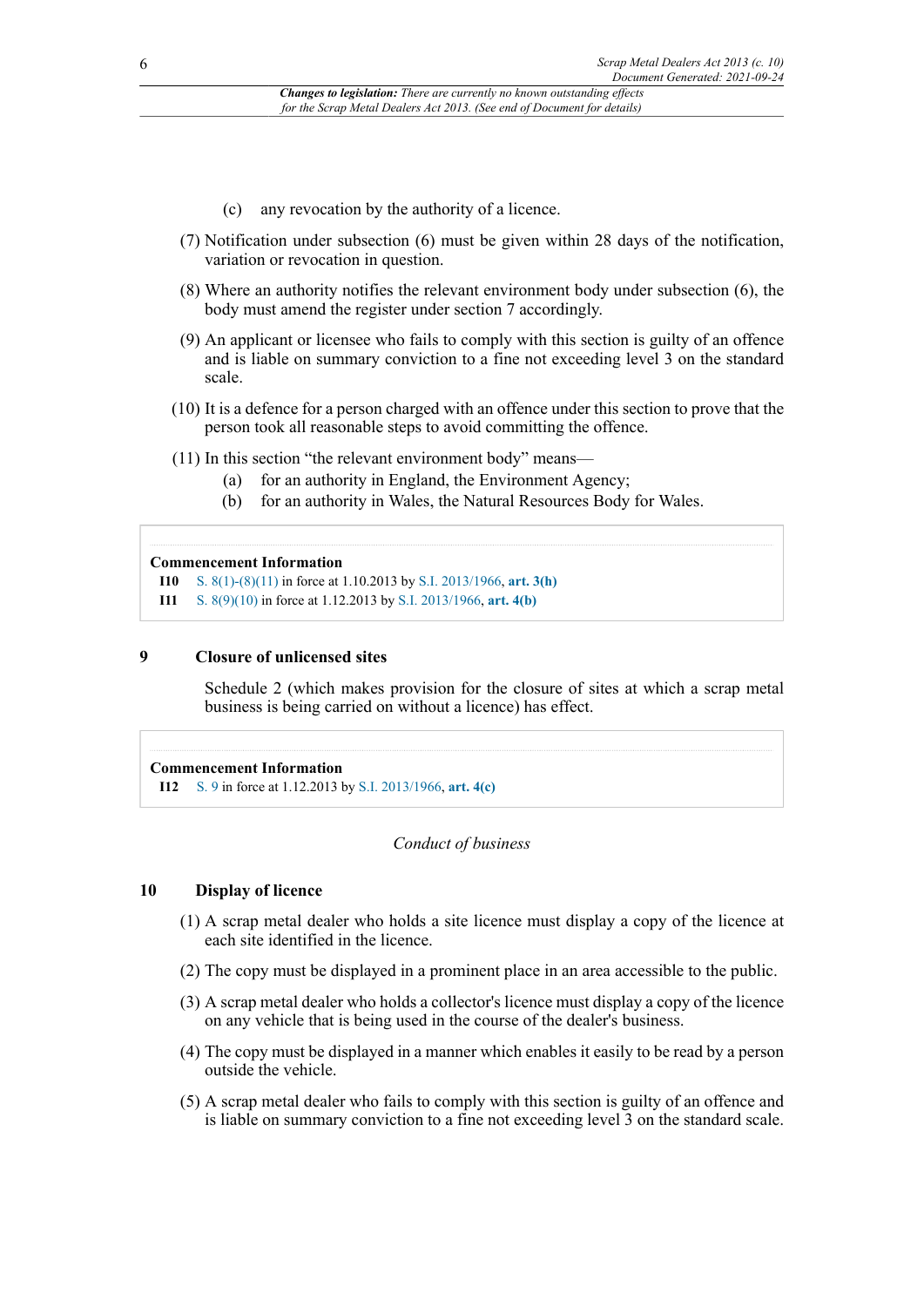## **Commencement Information**

```
I13 S. 10(1)-(4) in force at 1.10.2013 by S.I. 2013/1966, art. 3(i) (with art. 5(8))
```
**I14** [S. 10\(5\)](http://www.legislation.gov.uk/id/ukpga/2013/10/section/10/5) in force at 1.12.2013 by [S.I. 2013/1966](http://www.legislation.gov.uk/id/uksi/2013/1966), **[art. 4\(d\)](http://www.legislation.gov.uk/id/uksi/2013/1966/article/4/d)**

# **11 Verification of supplier's identity**

- (1) A scrap metal dealer must not receive scrap metal from a person without verifying the person's full name and address.
- (2) That verification must be by reference to documents, data or other information obtained from a reliable and independent source.
- (3) The Secretary of State may prescribe in regulations—
	- (a) documents, data or other information which are sufficient for the purpose of subsection (2);
	- (b) documents, data or other information which are notsufficient for that purpose.
- (4) If a scrap metal dealer receives scrap metal in breach of subsection (1), each of the following is guilty of an offence—
	- (a) the scrap metal dealer;
	- (b) if the metal is received at a site, the site manager;
	- (c) any person who, under arrangements made by a person within paragraph (a) or (b), has responsibility for verifying the name and address.
- (5) It is a defence for a person within subsection  $(4)(a)$  or (b) who is charged with an offence under subsection (4) to prove that the person—
	- (a) made arrangements to ensure that the metal was not received in breach of subsection  $(1)$ , and
	- (b) took all reasonable steps to ensure that those arrangements were complied with.
- (6) A person guilty of an offence under subsection (4) is liable on summary conviction to a fine not exceeding level 3 on the standard scale.
- (7) A person who, on delivering scrap metal to a scrap metal dealer, gives a false name or false address is guilty of an offence and is liable on summary conviction to a fine not exceeding level 3 on the standard scale.

# **Commencement Information**

**I15** S. [11\(1\)-\(3\)](http://www.legislation.gov.uk/id/ukpga/2013/10/section/11/1) in force at 1.10.2013 by [S.I. 2013/1966,](http://www.legislation.gov.uk/id/uksi/2013/1966) **[art. 3\(j\)](http://www.legislation.gov.uk/id/uksi/2013/1966/article/3/j)**

**I16** S. [11\(4\)-\(7\)](http://www.legislation.gov.uk/id/ukpga/2013/10/section/11/4) in force at 1.12.2013 by [S.I. 2013/1966,](http://www.legislation.gov.uk/id/uksi/2013/1966) **[art. 4\(e\)](http://www.legislation.gov.uk/id/uksi/2013/1966/article/4/e)**

# **12 Offence of buying scrap metal for cash etc**

(1) A scrap metal dealer must not pay for scrap metal except—

- (a) by a cheque which under section 81A of the Bills of Exchange Act 1882 is not transferable, or
- (b) by an electronic transfer of funds (authorised by credit or debit card or otherwise).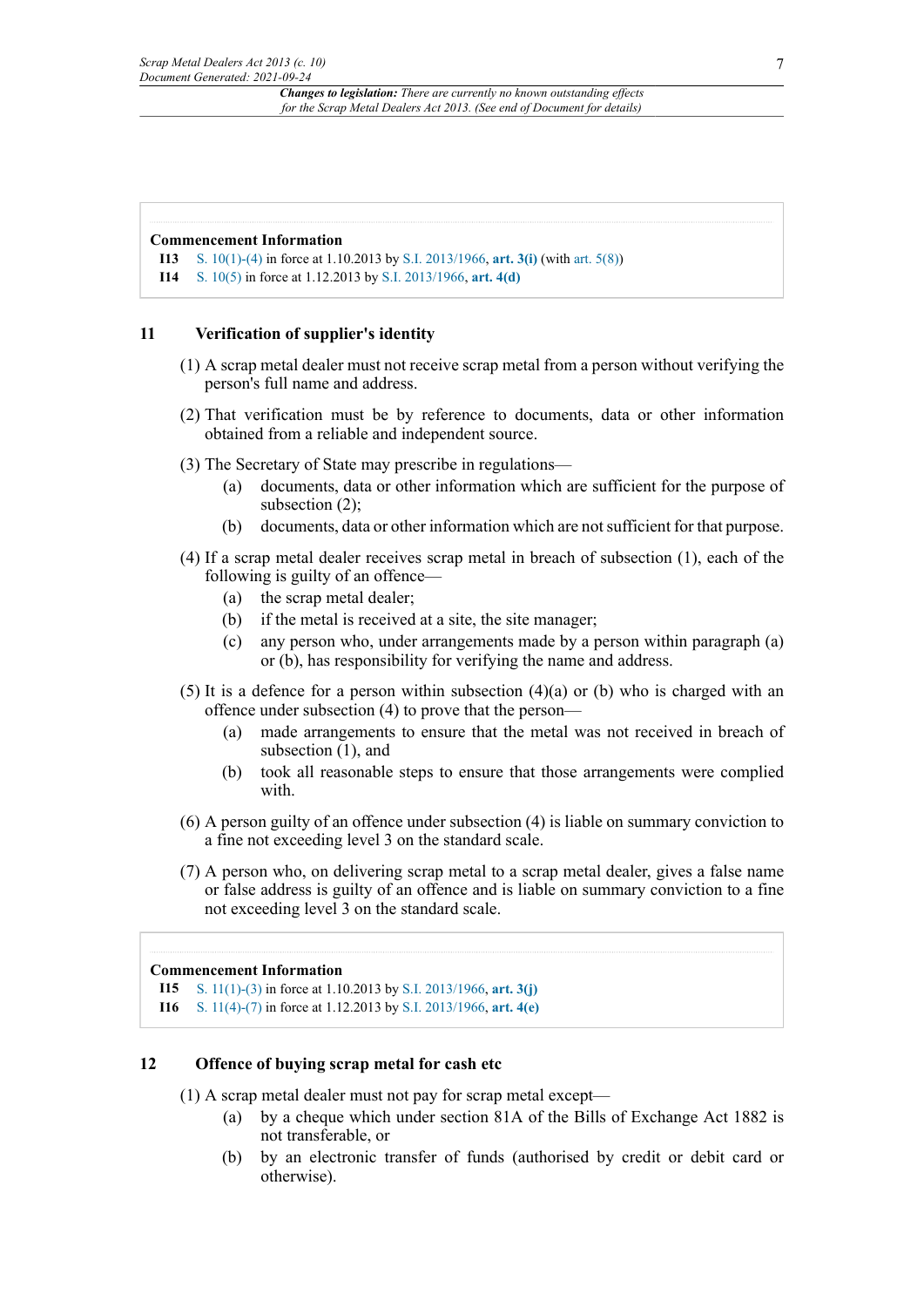- (2) The Secretary of State may by order amend subsection (1) to permit other methods of payment.
- (3) In this section paying includes paying in kind (with goods or services).
- (4) If a scrap metal dealer pays for scrap metal in breach of subsection (1), each of the following is guilty of an offence—
	- (a) the scrap metal dealer;
	- (b) if the payment is made at a site, the site manager;
	- (c) any person who makes the payment acting for the dealer.
- (5) It is a defence for a person within subsection  $(4)(a)$  or (b) who is charged with an offence under this section to prove that the person—
	- (a) made arrangements to ensure that the payment was not made in breach of subsection (1), and
	- (b) took all reasonable steps to ensure that those arrangements were complied with.
- (6) A person guilty of an offence under this section is liable on summary conviction to a fine not exceeding level 5 on the standard scale.

#### **Commencement Information**

**I17** [S. 12](http://www.legislation.gov.uk/id/ukpga/2013/10/section/12) in force at 1.10.2013 by [S.I. 2013/1966,](http://www.legislation.gov.uk/id/uksi/2013/1966) **[art. 3\(k\)](http://www.legislation.gov.uk/id/uksi/2013/1966/article/3/k)**

## **13 Records: receipt of metal**

- (1) This section applies if a scrap metal dealer receives any scrap metal in the course of the dealer's business.
- (2) The dealer must record the following information—
	- (a) the description of the metal, including its type (or types if mixed), form, condition, weight and any marks identifying previous owners or other distinguishing features;
	- (b) the date and time of its receipt;
	- (c) if the metal is delivered in or on a vehicle, the registration mark (within the meaning of section 23 of the Vehicle Excise and Registration Act 1994) of the vehicle;
	- (d) if the metal is received from a person, the full name and address of that person;
	- (e) if the dealer pays for the metal, the full name of the person who makes the payment acting for the dealer.
- (3) If the dealer receives the metal from a person, the dealer must keep a copy of any document which the dealer uses to verify the name or address of that person.
- (4) If the dealer pays for the metal by cheque, the dealer must keep a copy of the cheque.
- (5) If the dealer pays for the metal by electronic transfer—
	- (a) the dealer must keep the receipt identifying the transfer, or
	- (b) if no receipt identifying the transfer was obtained, the dealer must record particulars identifying the transfer.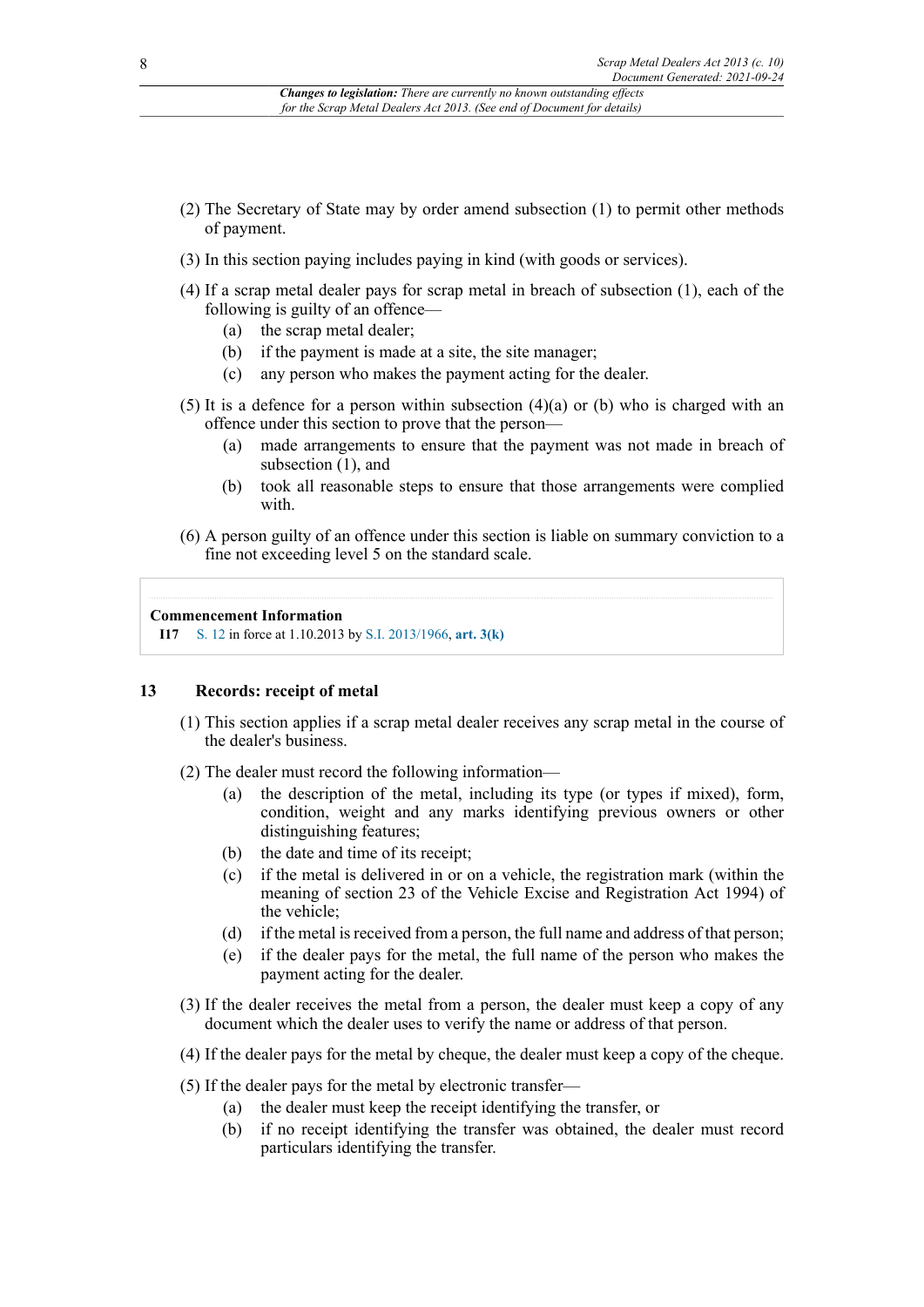# **Commencement Information**

**I18** [S. 13](http://www.legislation.gov.uk/id/ukpga/2013/10/section/13) in force at 1.10.2013 by [S.I. 2013/1966,](http://www.legislation.gov.uk/id/uksi/2013/1966) **[art. 3\(l\)](http://www.legislation.gov.uk/id/uksi/2013/1966/article/3/l)**

# **14 Records: disposal of metal**

- (1) This section applies if a scrap metal dealer disposes of any scrap metal in the course of the dealer's business.
- (2) For these purposes metal is disposed of—
	- (a) whether or not it is in the same form in which it was received;
	- (b) whether or not the disposal is to another person;
	- (c) whether or not the metal is despatched from a site.
- (3) Where the disposal is in the course of business under a site licence, the dealer must record the following information—
	- (a) the description of the metal, including its type (or types if mixed), form and weight;
	- (b) the date and time of its disposal;
	- (c) if the disposal is to another person, the full name and address of that person;
	- (d) if the dealer receives payment for the metal (whether by way of sale or exchange), the price or other consideration received.
- (4) Where the disposal is in the course of business under a collector's licence, the dealer must record the following information—
	- (a) the date and time of the disposal;
	- (b) if the disposal is to another person, the full name and address of that person.

# **Commencement Information**

**I19** [S. 14](http://www.legislation.gov.uk/id/ukpga/2013/10/section/14) in force at 1.10.2013 by [S.I. 2013/1966,](http://www.legislation.gov.uk/id/uksi/2013/1966) **[art. 3\(m\)](http://www.legislation.gov.uk/id/uksi/2013/1966/article/3/m)**

# **15 Records: supplementary**

- (1) The information mentioned in sections  $13(2)$  and  $(5)$  and  $14(3)$  and  $(4)$  must be recorded in a manner which allows the information and the scrap metal to which it relates to be readily identified by reference to each other.
- (2) The records mentioned in section 13(3) and (4) must be marked so as to identify the scrap metal to which they relate.
- (3) The dealer must keep the information and other records mentioned in sections 13(2) to (5) and 14(3) and (4) for a period of 3 years beginning with the day on which the metal is received or (as the case may be) disposed of.
- (4) If a scrap metal dealer fails to fulfil a requirement under section 13 or 14 or this section, each of the following is guilty of an offence—
	- (a) the scrap metal dealer;
	- (b) if the metal is received at or (as the case may be) despatched from a site, the site manager;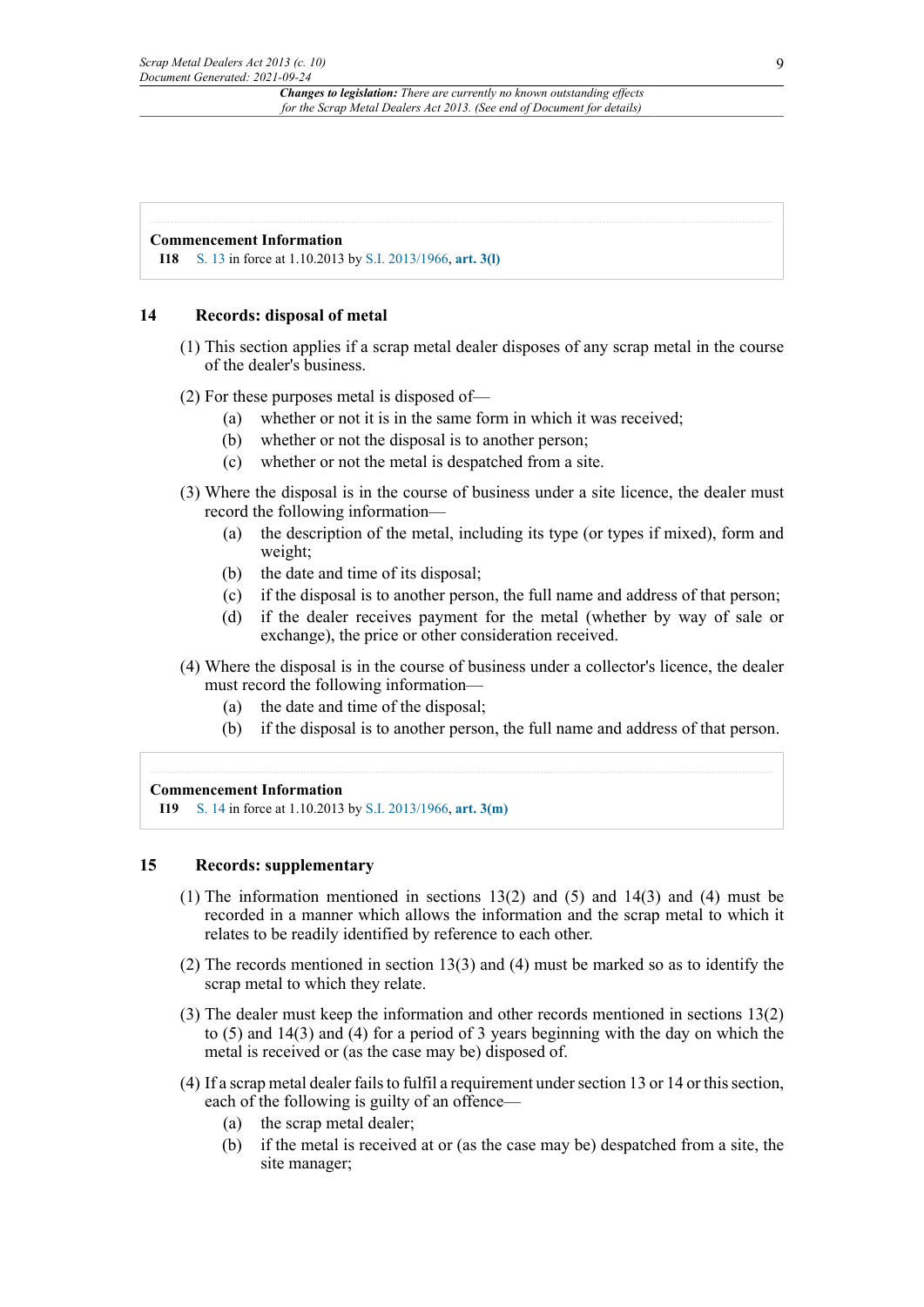- (c) any person who, under arrangements made by a person within paragraph (a) or (b), has responsibility for fulfilling the requirement.
- (5) It is a defence for a person within subsection  $(4)(a)$  or (b) who is charged with an offence under this section to prove that the person—
	- (a) made arrangements to ensure that the requirement was fulfilled, and
	- (b) took all reasonable steps to ensure that those arrangements were complied with.
- (6) A person guilty of an offence under this section is liable on summary conviction to a fine not exceeding level 5 on the standard scale.

#### **Commencement Information**

```
I20 S. 15(1)-(3) in force at 1.10.2013 by S.I. 2013/1966, art. 3(n)
```
**I21** [S. 15\(4\)-\(6\)](http://www.legislation.gov.uk/id/ukpga/2013/10/section/15/4) in force at 1.12.2013 by [S.I. 2013/1966,](http://www.legislation.gov.uk/id/uksi/2013/1966) **[art. 4\(f\)](http://www.legislation.gov.uk/id/uksi/2013/1966/article/4/f)**

## *Supplementary*

## **16 Right to enter and inspect**

- (1) A constable or an officer of a local authority may enter and inspect a licensed site at any reasonable time on notice to the site manager.
- (2) A constable or an officer of a local authority may enter and inspect a licensed site at any reasonable time, otherwise than on notice to the site manager, if—
	- (a) reasonable attempts to give such notice have been made and have failed, or
	- (b) entry to the site is reasonably required for the purpose of ascertaining whether the provisions of this Act are being complied with or investigating offences under it and (in either case) the giving of notice would defeat that purpose.
- (3) Subsections (1) and (2) do not apply to residential premises.
- (4) A constable or an officer of a local authority is not entitled to use force to enter premises in the exercise of the powers under subsections (1) and (2).
- (5) A justice of the peace may issue a warrant authorising entry (in accordance with subsection (7)) to any premises within subsection (6) if the justice is satisfied by information on oath that there are reasonable grounds for believing that entry to the premises is reasonably required for the purpose of—
	- (a) securing compliance with the provisions of this Act, or
	- (b) ascertaining whether those provisions are being complied with.
- (6) Premises are within this subsection if—
	- (a) the premises are a licensed site, or
	- (b) the premises are not a licensed site but there are reasonable grounds for believing that the premises are being used by a scrap metal dealer in the course of business.
- (7) The warrant is a warrant signed by the justice which—
	- (a) specifies the premises concerned, and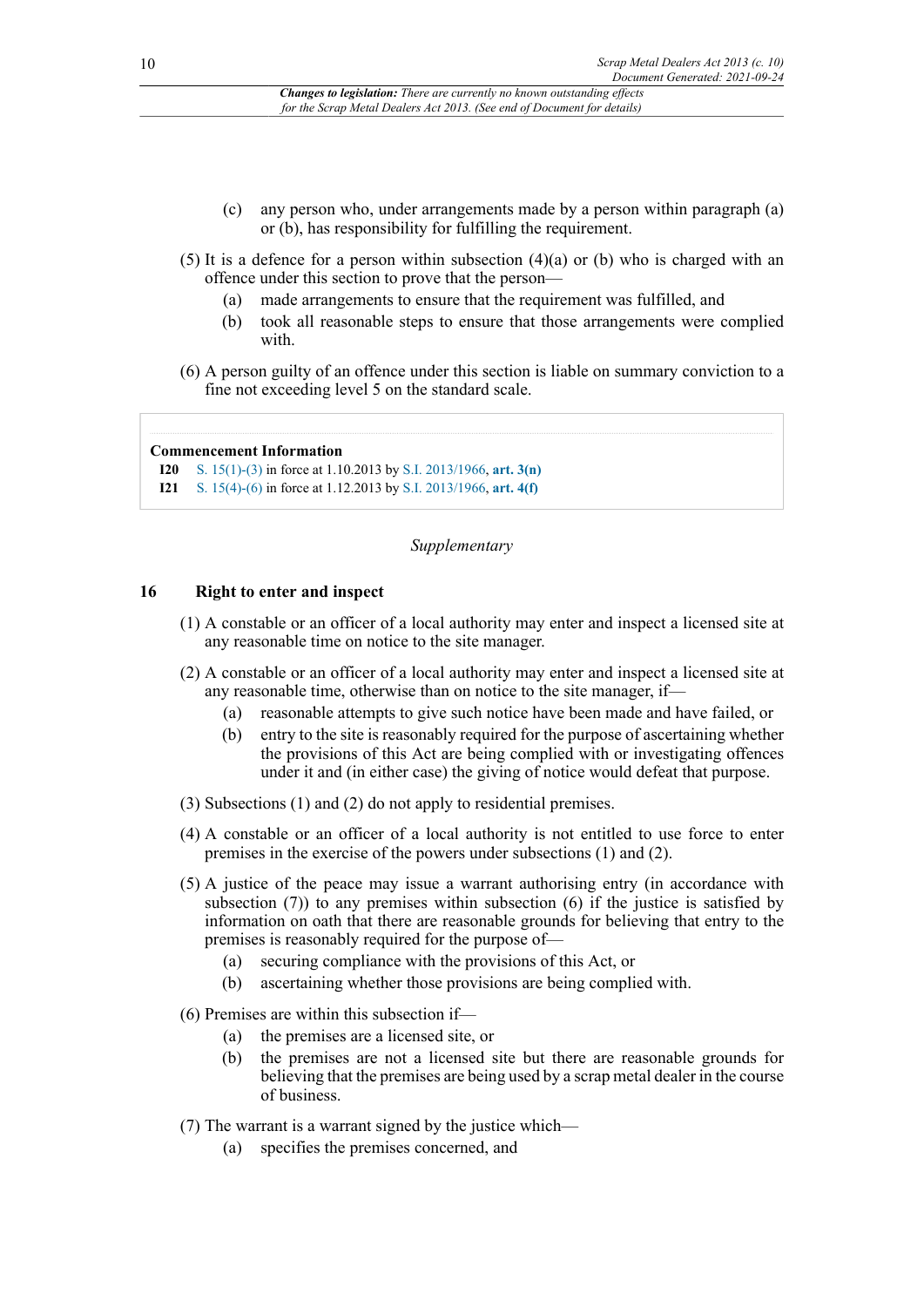- (b) authorises a constable or an officer of a local authority to enter and inspect the premises at any time within one month from the date of the warrant.
- (8) A constable or an officer of a local authority may, if necessary, use reasonable force in the exercise of the powers under a warrant under subsection (5).
- (9) A constable or an officer of a local authority may—
	- (a) require production of, and inspect, any scrap metal kept at any premises mentioned in subsection (1) or (2) or in a warrant under subsection (5);
	- (b) require production of, and inspect, any records kept in accordance with section 13 or 14 and any other records relating to payment for scrap metal;
	- (c) take copies of or extracts from any such records.
- (10) Subsection (11) applies if a constable or an officer of a local authority ("the officer") seeks to exercise powers under this section in relation to any premises.
- (11) If the owner, occupier or other person in charge of the premises requires the officer to produce—
	- (a) evidence of the officer's identity, or
	- (b) evidence of the officer's authority to exercise those powers,

the officer must produce that evidence.

- (12) In the case of an officer of a local authority, the powers under this section are exercisable only in relation to premises in the area of the authority.
- (13) A person who—
	- (a) obstructs the exercise of a right of entry or inspection under this section, or
	- (b) fails to produce a record required to be produced under this section,

is guilty of an offence and is liable on summary conviction to a fine not exceeding level 3 on the standard scale.

# **Commencement Information**

**I22** [S. 16](http://www.legislation.gov.uk/id/ukpga/2013/10/section/16) in force at 1.10.2013 by [S.I. 2013/1966,](http://www.legislation.gov.uk/id/uksi/2013/1966) **[art. 3\(o\)](http://www.legislation.gov.uk/id/uksi/2013/1966/article/3/o)**

# **17 Offences by bodies corporate**

(1) Where an offence under this Act is committed by a body corporate and is proved—

- (a) to have been committed with the consent or connivance of a director, manager, secretary or other similar officer, or
- (b) to be attributable to any neglect on the part of any such individual,

the individual as well as the body corporate is guilty of the offence and is liable to be proceeded against and punished accordingly.

(2) Where the affairs of a body corporate are managed by its members, subsection (1) applies in relation to the acts and omissions of a member in connection with that management as if the member were a director of the body corporate.

**I23** [S. 17](http://www.legislation.gov.uk/id/ukpga/2013/10/section/17) in force at 1.10.2013 by [S.I. 2013/1966,](http://www.legislation.gov.uk/id/uksi/2013/1966) **[art. 3\(p\)](http://www.legislation.gov.uk/id/uksi/2013/1966/article/3/p)**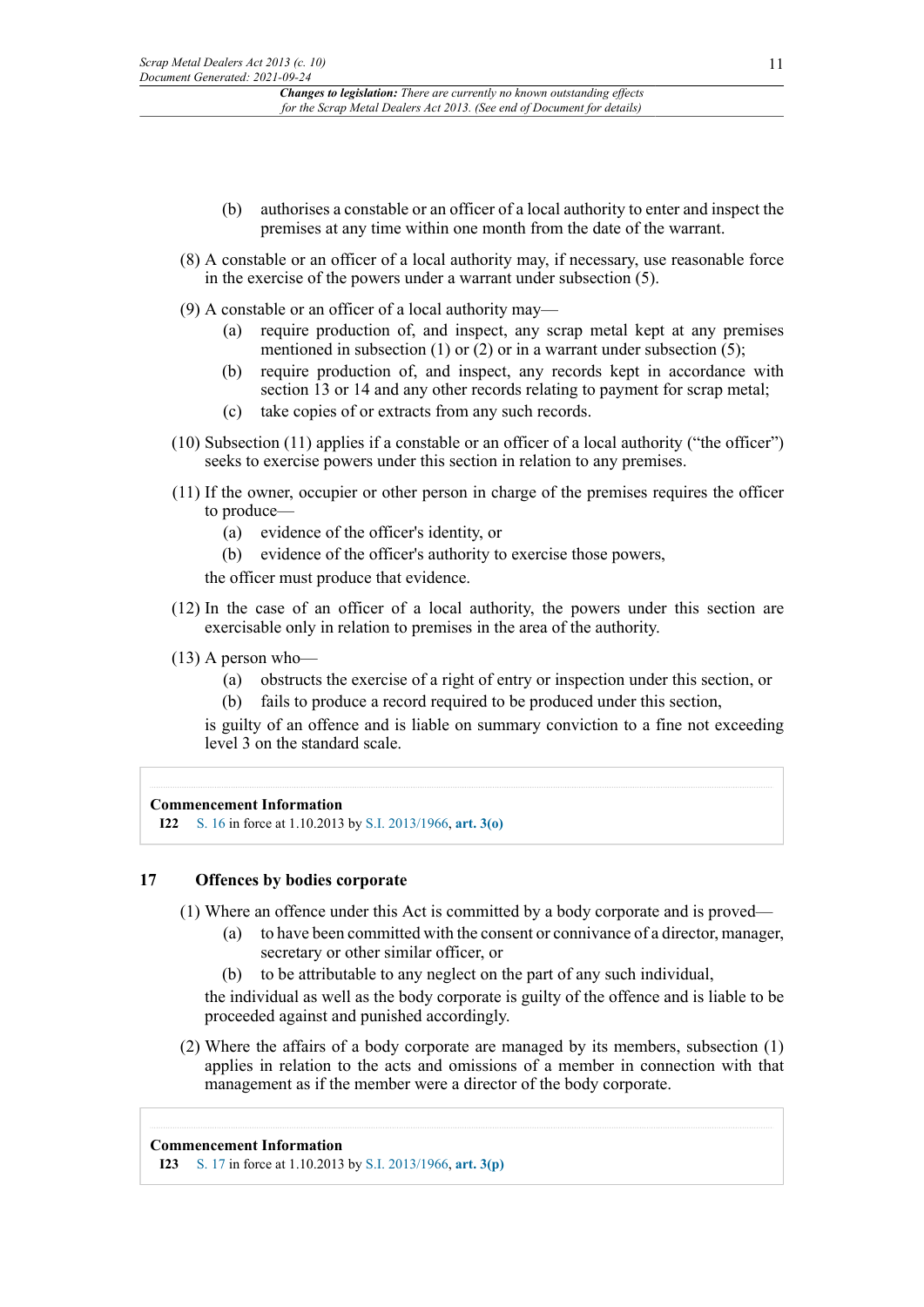# **18 Review of Act**

- (1) Before the end of 5 years beginning with the day on which section 1 comes into force, the Secretary of State must—
	- (a) carry out a review of this Act, and
	- (b) publish a report of the conclusions of the review.
- (2) The report must in particular—
	- (a) set out the objectives intended to be achieved by this Act,
	- (b) assess the extent to which those objectives have been achieved, and
	- (c) assess whether it is appropriate to retain or repeal the Act or any of its provisions in order to achieve those objectives.

## **Commencement Information**

**I24** [S. 18](http://www.legislation.gov.uk/id/ukpga/2013/10/section/18) in force at 1.10.2013 by [S.I. 2013/1966,](http://www.legislation.gov.uk/id/uksi/2013/1966) **[art. 3\(q\)](http://www.legislation.gov.uk/id/uksi/2013/1966/article/3/q)**

# **19 Consequential amendments**

(1) The following are repealed—

- (a) the Scrap Metal Dealers Act 1964;
- (b) paragraph 6 of Schedule 9 to the Local Government (Wales) Act 1994;
- (c) paragraph 1 of Schedule 3 to the Vehicle Excise and Registration Act 1994;
- (d) in the Vehicles (Crime) Act 2001—
	- (i) Part 1,
	- (ii) section 35, and

(iii) paragraphs 1 and 2 of the Schedule;

- (e) in paragraph 168 of Schedule 17 to the Communications Act 2003, "16(2)  $(a)$ ,";
- (f) sections 145 to 147 of the Legal Aid, Sentencing and Punishment of Offenders Act 2012.
- (2) In Schedule 3 to the Regulatory Enforcement and Sanctions Act 2008 (enactments specified for the purposes of Part 1 of that Act), for "Scrap Metal Dealers Act 1964 (c. 69)" substitute " Scrap Metal Dealers Act 2013 ".

#### **Commencement Information**

**I25** [S. 19](http://www.legislation.gov.uk/id/ukpga/2013/10/section/19) in force at 1.10.2013 by [S.I. 2013/1966,](http://www.legislation.gov.uk/id/uksi/2013/1966) **[art. 3\(r\)](http://www.legislation.gov.uk/id/uksi/2013/1966/article/3/r)** (with [art. 5\)](http://www.legislation.gov.uk/id/uksi/2013/1966/article/5)

# **20 Orders and regulations**

- (1) Any power to make an order or regulations under this Act is exercisable by statutory instrument.
- (2) A statutory instrument containing an order or regulations under this Act, other than an order under section  $12(2)$ ,  $21(8)$  or  $23(2)$ , is subject to annulment in pursuance of a resolution of either House of Parliament.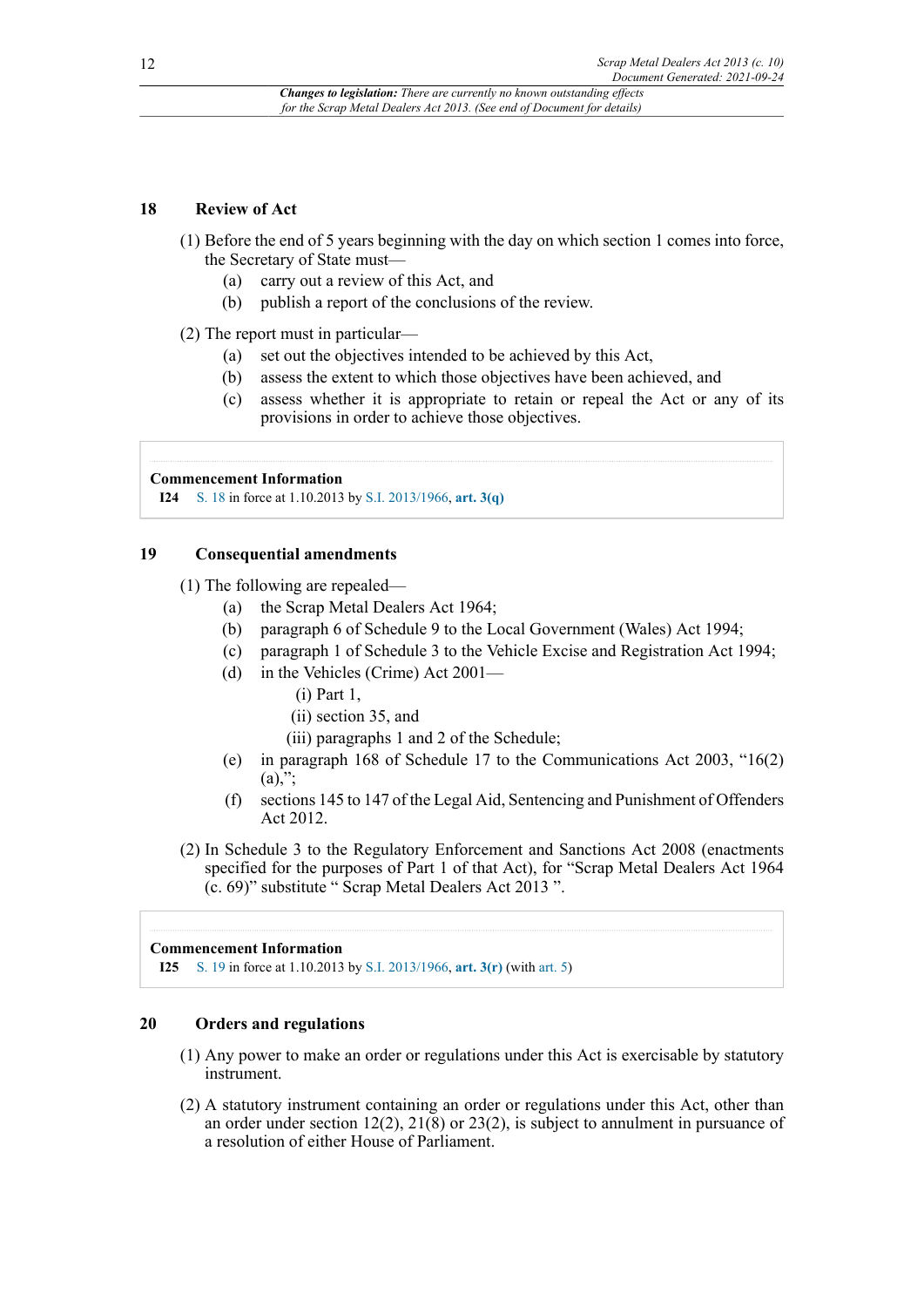- (3) A statutory instrument containing an order under section 12(2) or 21(8) may not be made unless a draft of the instrument has been laid before and approved by a resolution of each House of Parliament.
- (4) Any power to make an order or regulations under this Act—
	- (a) may be exercised so as to make different provision for different purposes;
	- (b) includes power to make such incidental, supplementary, consequential, transitory, transitional or saving provision as the Secretary of State considers appropriate.

# **21 "Carrying on business as a scrap metal dealer" and "scrap metal"**

- (1) The following provisions apply for the purposes of this Act.
- (2) A person carries on business as a scrap metal dealer if the person—
	- (a) carries on a business which consists wholly or partly in buying or selling scrap metal, whether or not the metal is sold in the form in which it was bought, or
	- (b) carries on business as a motor salvage operator (so far as that does not fall within paragraph (a)).
- (3) For the purposes of subsection (2)(a), a person who manufactures articles is not to be regarded as selling scrap metal if that person sells scrap metal only as a by-product of manufacturing articles or as surplus materials not required for manufacturing them.
- $(4)$  For the purposes of subsection  $(2)(b)$ , a person carries on business as a motor salvage operator if the person carries on a business which consists—
	- (a) wholly or partly in recovering salvageable parts from motor vehicles for reuse or sale and subsequently selling or otherwise disposing of the rest of the vehicle for scrap,
	- (b) wholly or mainly in buying written-off vehicles and subsequently repairing and reselling them,
	- (c) wholly or mainly in buying or selling motor vehicles which are to be the subject (whether immediately or on a subsequent re-sale) of any of the activities mentioned in paragraphs (a) and (b), or
	- (d) wholly or mainly in activities falling within paragraphs (b) and (c).
- (5) "Scrap metal dealer" means a person who is for the time being carrying on business as a scrap metal dealer, whether or not authorised by a licence.
- (6) "Scrap metal" includes—
	- (a) any old, waste or discarded metal or metallic material, and
	- (b) any product, article or assembly which is made from or contains metal and is broken, worn out or regarded by its last holder as having reached the end of its useful life.
- (7) But the following are not scrap metal—
	- (a) gold,
	- (b) silver, and
	- (c) any alloy of which 2 per cent or more by weight is attributable to gold orsilver.
- (8) The Secretary of State may by order amend the definition of "scrap metal" for the purposes of this Act (whether by amending subsection (6) or (7) or otherwise).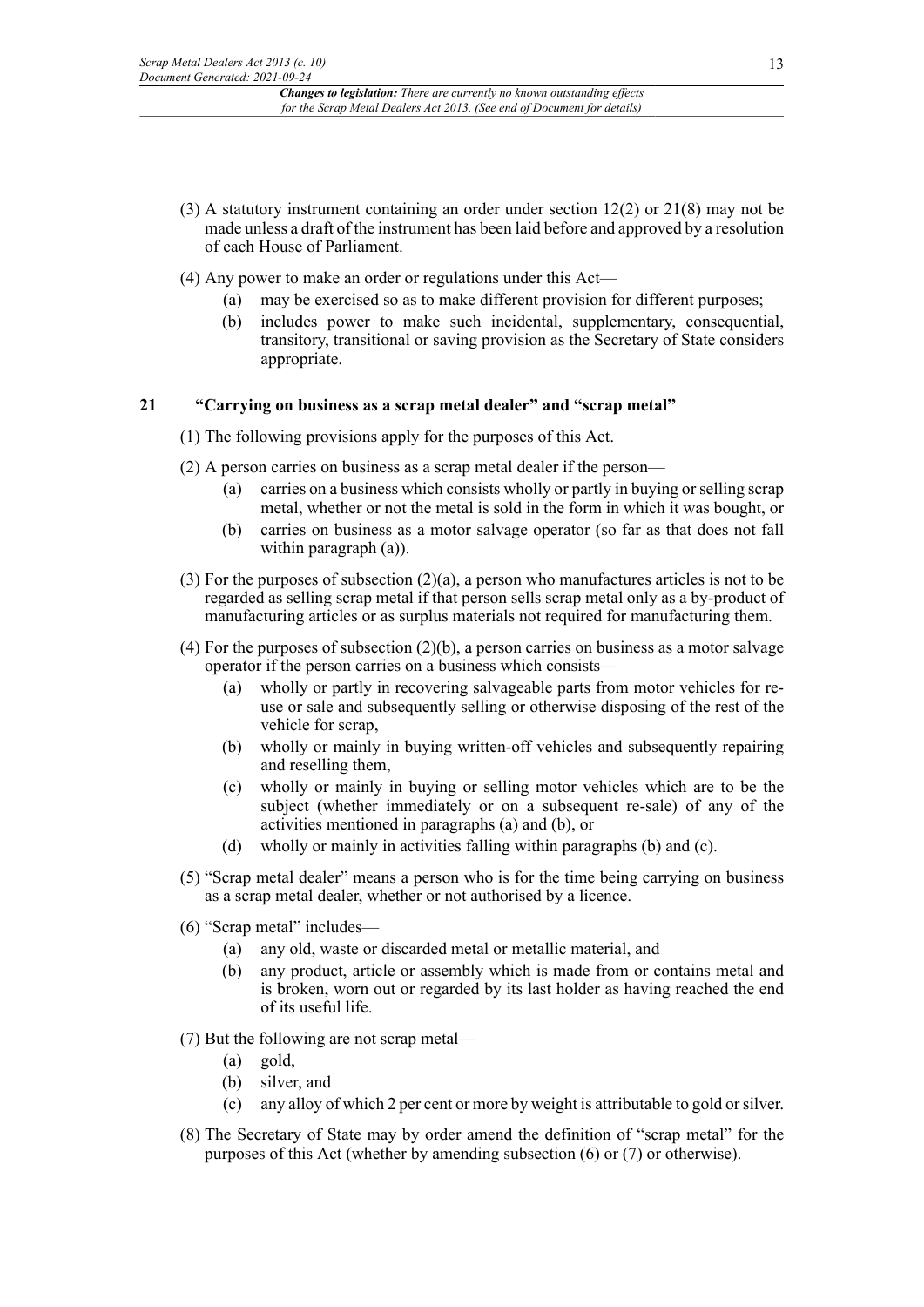# **Commencement Information**

**I26** [S. 21](http://www.legislation.gov.uk/id/ukpga/2013/10/section/21) in force at 1.10.2013 by [S.I. 2013/1966,](http://www.legislation.gov.uk/id/uksi/2013/1966) **[art. 3\(s\)](http://www.legislation.gov.uk/id/uksi/2013/1966/article/3/s)**

# **22 Other definitions**

- (1) The following provisions apply for the purposes of this Act.
- (2) "Licensed site" means a site identified in a scrap metal licence.
- (3) "Local authority" means—
	- (a) in relation to England, the council of a district, the Common Council of the City of London or the council of a London borough;
	- (b) in relation to Wales, the council of a county or a county borough.

(4) "Mobile collector" means a person who—

- (a) carries on business as a scrap metal dealer otherwise than at a site, and
- <span id="page-13-0"></span>(b) regularly engages, in the course of that business, in collecting waste materials and old, broken, worn out or defaced articles by means of visits from door to door.
- (5) "Officer of a police force" includes a constable of the British Transport Police Force.
- (6) "Premises" includes any land or other place (whether enclosed or not).
- (7) "Relevant environmental permit or registration", in relation to an application made to a local authority, means-
	- (a) any environmental permit under regulation 13 of **[ [F1](#page-14-0)**the Environmental Permitting (England and Wales) Regulations 2016 (S.I. [2016/1154\)](http://www.legislation.gov.uk/id/uksi/2016/1154)**]** authorising any operation by the applicant in the local authority's area;
	- (b) any registration of the applicant under Schedule 2 to those Regulations in relation to an exempt waste operation (within the meaning of regulation 5 of those Regulations) carried on in that area;
	- (c) any registration of the applicant under Part 8 of the Waste (England and Wales) Regulations 2011 (S.I. 2011/988) (carriers, brokers and dealers of controlled waste).
- (8) "Relevant offence" and "relevant enforcement action" have the meaning given by section 3(3).
- (9) "Site" means any premises used in the course of carrying on business as a scrap metal dealer (whether or not metal is kept there).
- (10) "Site manager", in relation to a site at which a scrap metal dealer carries on business, means the individual who exercises day-to-day control and management of activities at the site.
- (11) An individual may be named in a licence as site manager at more than one site; but no site may have more than one site manager named in relation to it.
- (12) "Trading name" means a name, other than that stated in the licence under section 2(4) (a) or (6)(a), under which a licensee carries on business as a scrap metal dealer.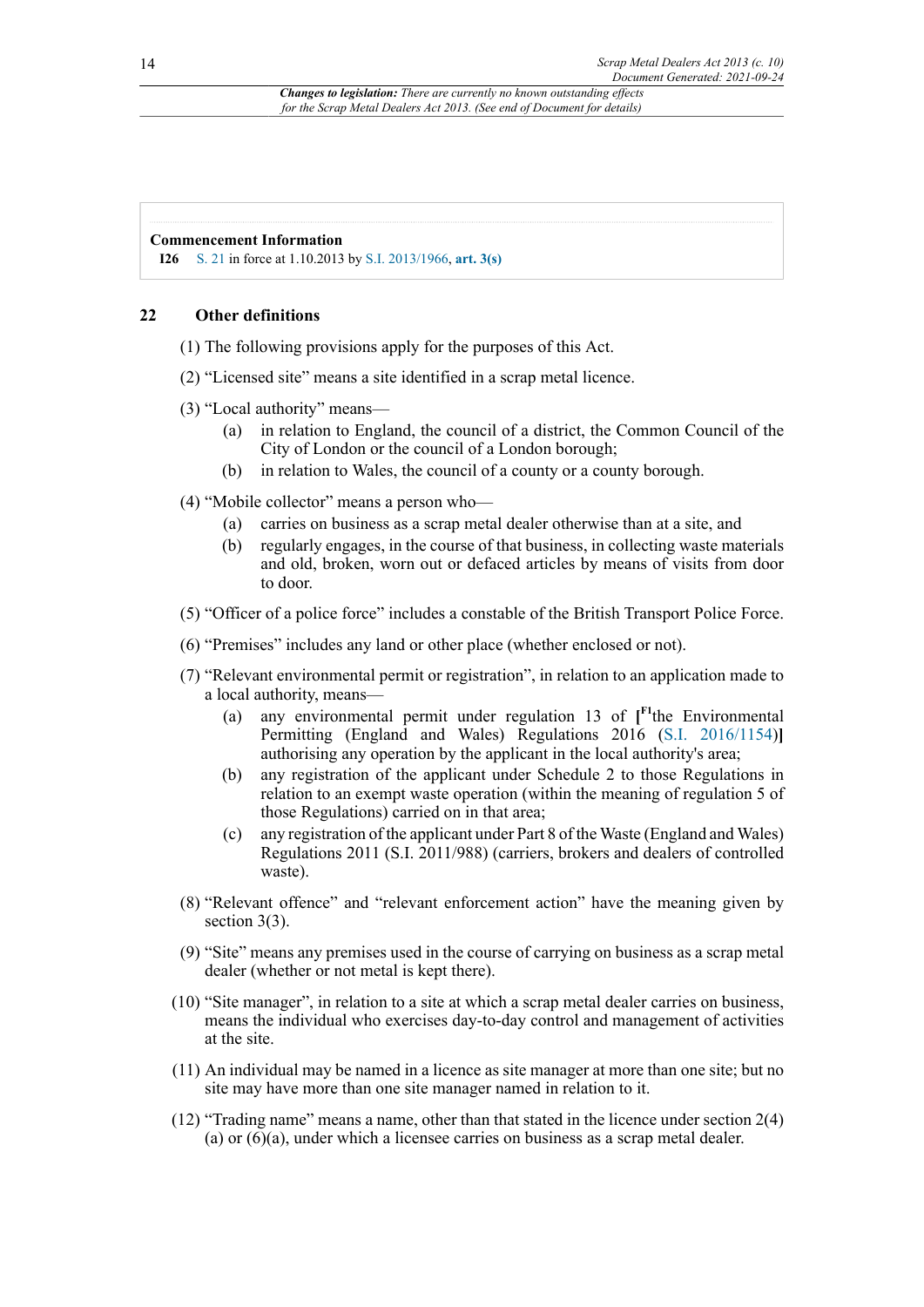# **Textual Amendments**

<span id="page-14-0"></span>**[F1](#page-13-0)** Words in [s. 22\(7\)\(a\)](http://www.legislation.gov.uk/id/ukpga/2013/10/section/22/7/a) substituted (1.1.2017) by The [Environmental](http://www.legislation.gov.uk/id/uksi/2016/1154) Permitting (England and Wales) [Regulations](http://www.legislation.gov.uk/id/uksi/2016/1154) 2016 (S.I. 2016/1154), [reg. 1\(1\),](http://www.legislation.gov.uk/id/uksi/2016/1154/regulation/1/1) **[Sch. 29 para. 19](http://www.legislation.gov.uk/id/uksi/2016/1154/schedule/29/paragraph/19)** (with [regs. 1\(3\)](http://www.legislation.gov.uk/id/uksi/2016/1154/regulation/1/3), [77-79,](http://www.legislation.gov.uk/id/uksi/2016/1154/regulation/77) [Sch. 4\)](http://www.legislation.gov.uk/id/uksi/2016/1154/schedule/4)

## **Commencement Information**

**I27** S. 22 in force at 1.10.2013 by [S.I. 2013/1966,](http://www.legislation.gov.uk/id/uksi/2013/1966) **[art. 3\(t\)](http://www.legislation.gov.uk/id/uksi/2013/1966/article/3/t)**

# **23 Extent, commencement and short title**

- (1) This Act extends to England and Wales.
- (2) The provisions of this Act, except section 20 and this section, come into force on such day as the Secretary of State may appoint by order.
- (3) Different days may be appointed for different purposes.
- (4) This Act may be cited as the Scrap Metal Dealers Act 2013.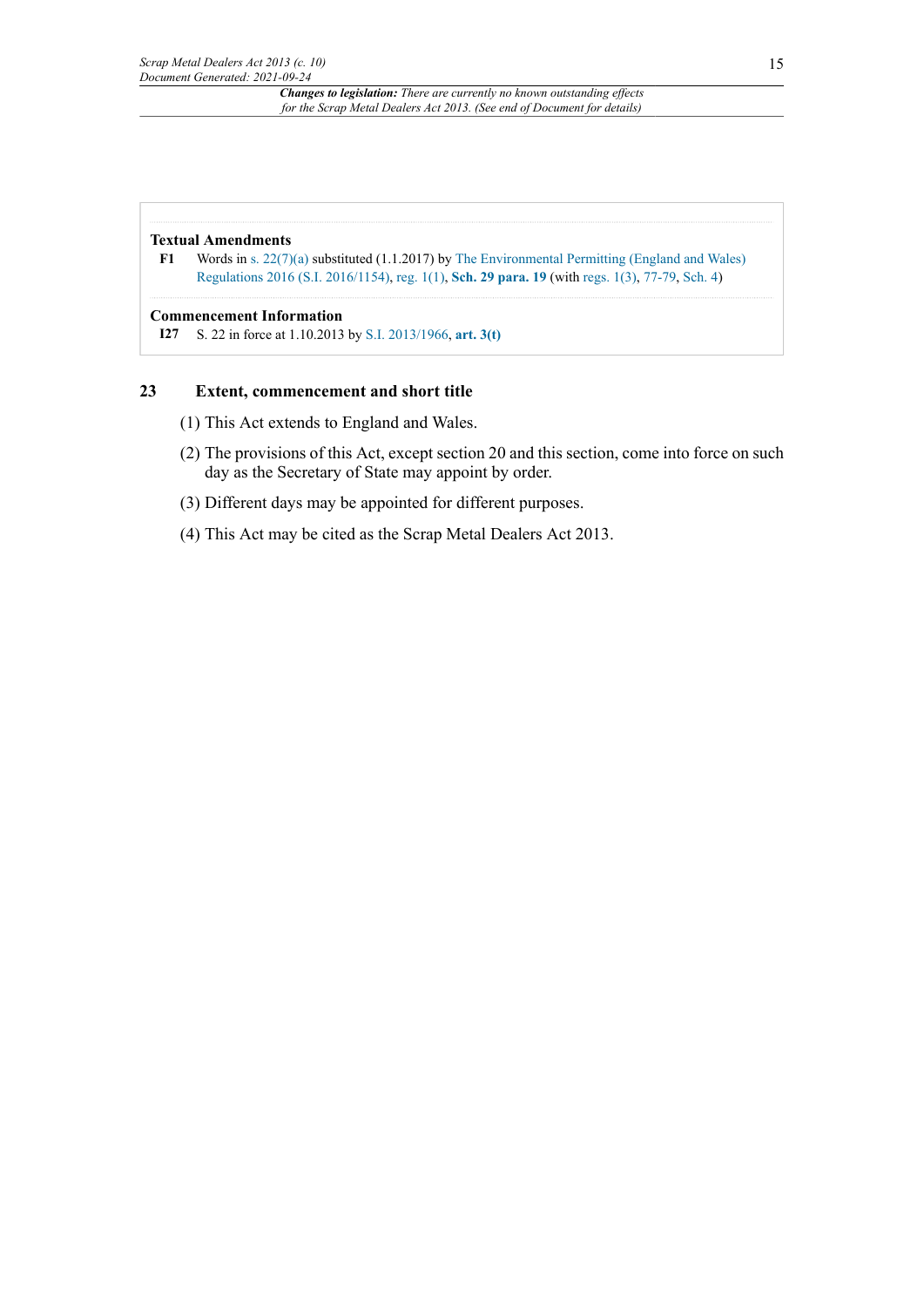# SCHEDULES

# SCHEDULE 1 Section 5

#### FURTHER PROVISION ABOUT LICENCES

#### *Term of licence*

- 1 (1) A licence expires at the end of the period of 3 years beginning with the day on which it is issued.
	- (2) But if an application to renew a licence is received before the licence expires, the licence continues in effect and—
		- (a) if the application is withdrawn, the licence expires at the end of the day on which the application is withdrawn;

<span id="page-15-0"></span> $[$ <sup>[F2](#page-16-0)</sup>(aa) if—

- (i) at any time after the application is made, the local authority requests the applicant to give it further information for the purpose of enabling it to make a request, or make a further request, under paragraph 3(2)(a) of Schedule 33 to the Finance Act 2021 (request for confirmation of completed tax check) in relation to the application, and
- (ii) at the end of the relevant period, the local authority continues to be prevented from considering the application by virtue of paragraph 3(2) of that Schedule to that Act,

the licence expires at the end of that period;**]**

- (b) if the application is refused, the licence expires when no appeal under paragraph 9 is possible in relation to the refusal or any such appeal is finally determined or withdrawn;
- (c) if the licence is renewed, it expires at the end of the period of 3 years beginning with the day on which it is renewed or (if renewed more than once) the day on which it is last renewed.

<span id="page-15-1"></span>**[ [F3](#page-16-1)**(2A) In sub-paragraph (2)(aa) "the relevant period" means—

- (a) the period of 28 days beginning with the day on which the request under subparagraph  $(2)(aa)(i)$  is made, or
- (b) if the final day of that period is earlier than the day on which (disregarding sub-paragraph (2)) the licence expires, the period ending with that later day.**]**
- (3) Sub-paragraphs (1) and (2) are subject to section 4 (revocation of licence).
- (4) The Secretary of State may by order substitute different periods for the periods specified in sub-paragraphs  $(1)$  and  $(2)(c)$ .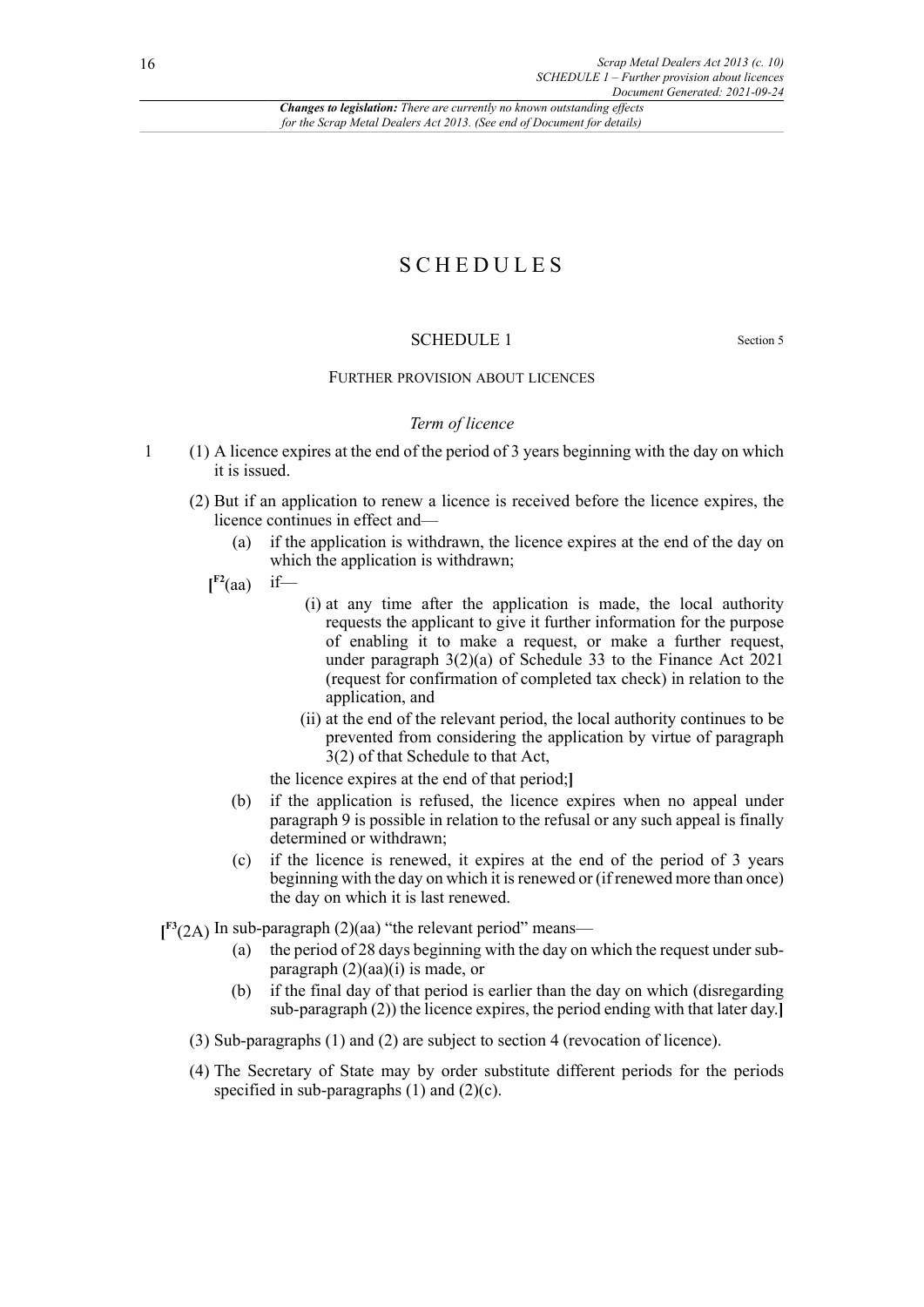#### **Textual Amendments**

- <span id="page-16-0"></span>**[F2](#page-15-0)** [Sch. 1 para. 1\(2\)\(aa\)](http://www.legislation.gov.uk/id/ukpga/2013/10/schedule/1/paragraph/1/2/aa) inserted (with effect in accordance with s. 125(2) of the amending Act) by [Finance](http://www.legislation.gov.uk/id/ukpga/2021/26) [Act 2021 \(c. 26\),](http://www.legislation.gov.uk/id/ukpga/2021/26) **Sch. 33 [para.](http://www.legislation.gov.uk/id/ukpga/2021/26/schedule/33/paragraph/11/5) 11(5)**
- <span id="page-16-1"></span>**[F3](#page-15-1)** [Sch. 1 para. 1\(2A\)](http://www.legislation.gov.uk/id/ukpga/2013/10/schedule/1/paragraph/1/2A) inserted (with effect in accordance with s. 125(2) of the amending Act) by [Finance](http://www.legislation.gov.uk/id/ukpga/2021/26) [Act 2021 \(c. 26\),](http://www.legislation.gov.uk/id/ukpga/2021/26) **Sch. 33 [para.](http://www.legislation.gov.uk/id/ukpga/2021/26/schedule/33/paragraph/11/6) 11(6)**

#### **Commencement Information**

**I28** Sch. 1 para. 1 in force at 1.10.2013 by [S.I. 2013/1966,](http://www.legislation.gov.uk/id/uksi/2013/1966) **[art. 3\(u\)](http://www.legislation.gov.uk/id/uksi/2013/1966/article/3/u)**

#### *Applications*

- 2 (1) A licence is to be issued or renewed on an application, which must be accompanied  $b$ v—
	- (a) if the applicant is an individual, the full name, date of birth and usual place of residence of the applicant,
	- (b) if the applicant is a company, the name and registered number of the applicant and the address of the applicant's registered office,
	- (c) if the applicant is a partnership, the full name, date of birth and usual place of residence of each partner,
	- (d) any proposed trading name,
	- (e) the telephone number and e-mail address (if any) of the applicant,
	- (f) the address of any site in the area of any other local authority at which the applicant carries on business as a scrap metal dealer or proposes to do so,
	- (g) details of any relevant environmental permit or registration in relation to the applicant,
	- (h) details of any other scrap metal licence issued (whether or not by the local authority) to the applicant within the period of 3 years ending with the date of the application,
	- (i) details of the bank account which is proposed to be used in order to comply with section 12 (scrap metal not to be bought for cash etc), and
	- (j) details of any conviction of the applicant for a relevant offence, or any relevant enforcement action taken against the applicant.

(2) If the application relates to a site licence, it must also be accompanied by—

- (a) the address of each site proposed to be identified in the licence (or, in the case of an application to renew, of each site identified in the licence whose renewal is sought), and
- (b) the full name, date of birth and usual place of residence of each individual proposed to be named in the licence as a site manager (other than the applicant).
- (3) If the application relates to a site licence, the references in sub-paragraph  $(1)(g)$ , (h) and (j) to the applicant are to be read as including any individual proposed to be named in the licence as a site manager.
- (4) The Secretary of State may by order amend sub-paragraph (1) or (2) to alter the requirements as to what information must accompany an application.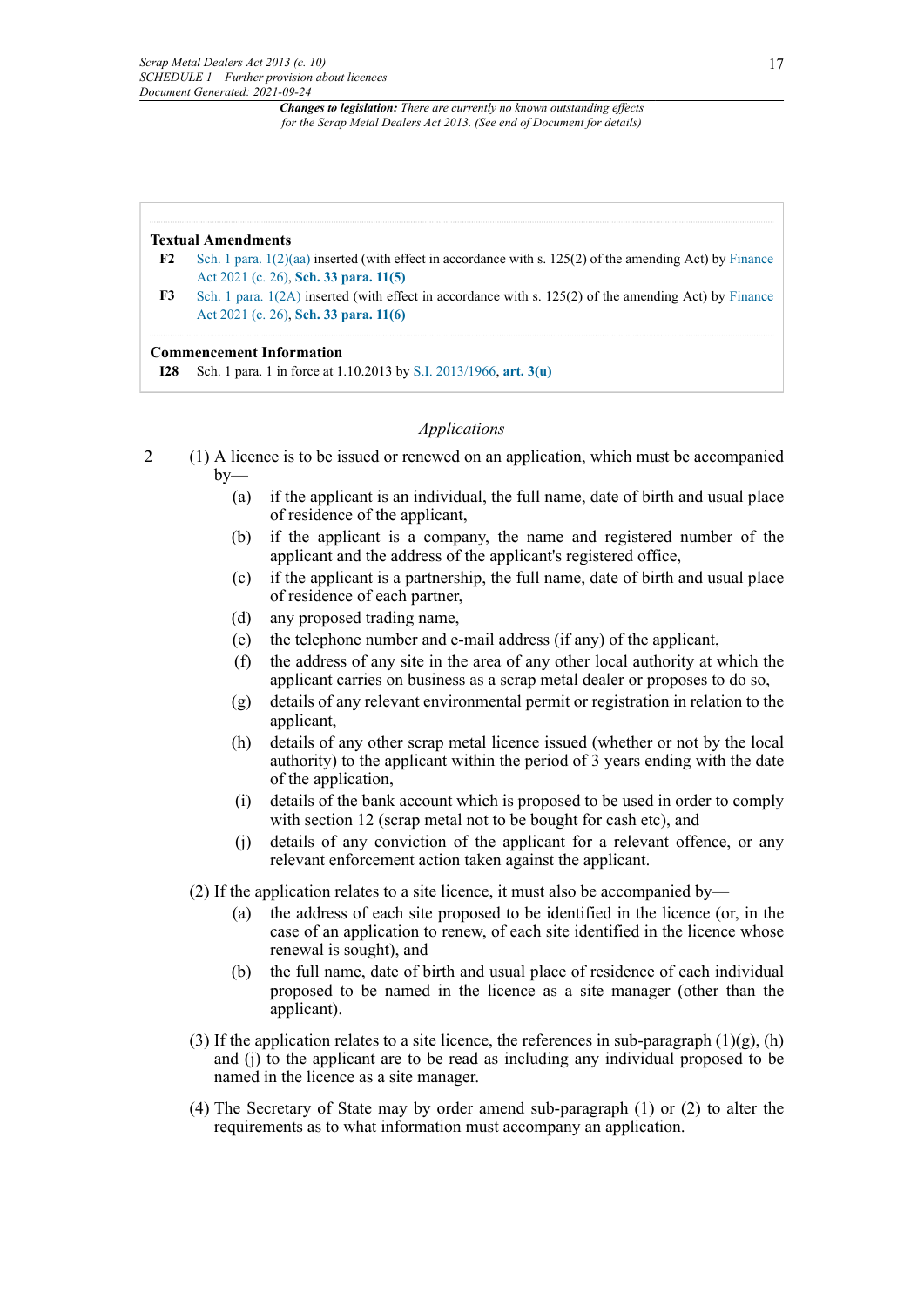## **Commencement Information**

**I29** [Sch. 1 para. 2](http://www.legislation.gov.uk/id/ukpga/2013/10/schedule/1/paragraph/2) in force at 1.10.2013 by [S.I. 2013/1966,](http://www.legislation.gov.uk/id/uksi/2013/1966) **[art. 3\(u\)](http://www.legislation.gov.uk/id/uksi/2013/1966/article/3/u)**

## *Variation of licence*

- 3 (1) A local authority may, on an application, vary a licence by changing it from one type to the other.
	- (2) If there is a change in any of the matters mentioned in section  $2(4)(a)$ , (c) or (d) or (6)(a), the licensee must make an application to vary the licence accordingly.
	- (3) But the power to amend the name of the licensee does not include the power to transfer the licence from one person to another.
	- (4) An application under this paragraph—
		- (a) is to be made to the authority which issued the licence, and
		- (b) must contain particulars of the changes to be made to the licence.
	- (5) A licensee who fails to comply with sub-paragraph (2) is guilty of an offence and is liable on summary conviction to a fine not exceeding level 3 on the standard scale.
	- (6) It is a defence for a person charged with an offence under this paragraph to prove that the person took all reasonable steps to avoid committing the offence.

#### **Commencement Information**

**I30** [Sch. 1 para. 3\(1\)-\(4\)](http://www.legislation.gov.uk/id/ukpga/2013/10/schedule/1/paragraph/3/1) in force at 1.10.2013 by [S.I. 2013/1966,](http://www.legislation.gov.uk/id/uksi/2013/1966) **[art. 3\(u\)](http://www.legislation.gov.uk/id/uksi/2013/1966/article/3/u)**

**I31** [Sch. 1 para. 3\(5\)](http://www.legislation.gov.uk/id/ukpga/2013/10/schedule/1/paragraph/3/5)[\(6\)](http://www.legislation.gov.uk/id/ukpga/2013/10/schedule/1/paragraph/3/6) in force at 1.12.2013 by [S.I. 2013/1966,](http://www.legislation.gov.uk/id/uksi/2013/1966) **[art. 4\(g\)](http://www.legislation.gov.uk/id/uksi/2013/1966/article/4/g)**

# *Further information*

- 4 (1) The local authority may request (either when the application is made or later) that the applicant provide such further information as the authority considers relevant for the purpose of considering the application.
	- (2) If an applicant fails to provide information requested under sub-paragraph (1), the authority may decline to proceed with the application.

#### **Commencement Information**

**I32** [Sch. 1 para. 4](http://www.legislation.gov.uk/id/ukpga/2013/10/schedule/1/paragraph/4) in force at 1.10.2013 by [S.I. 2013/1966,](http://www.legislation.gov.uk/id/uksi/2013/1966) **[art. 3\(u\)](http://www.legislation.gov.uk/id/uksi/2013/1966/article/3/u)**

#### *Offence of making false statement*

- 5 An applicant who in an application or in response to a request under paragraph 4(1) —
	- (a) makes a statement knowing it be false in a material particular, or
	- (b) recklessly makes a statement which is false in a material particular,

is guilty of an offence and is liable on summary conviction to a fine not exceeding level 3 on the standard scale.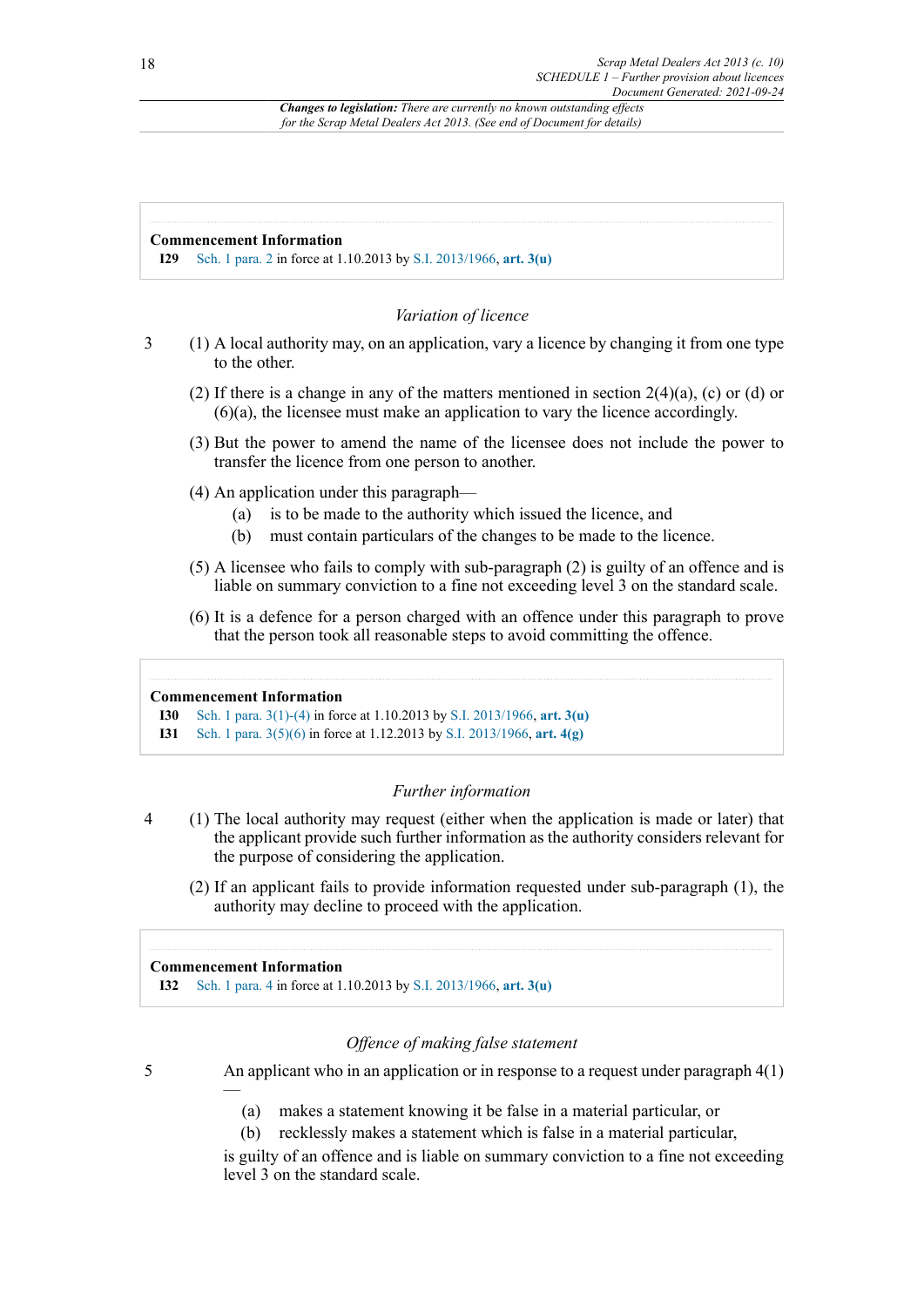**Commencement Information I33** [Sch. 1 para. 5](http://www.legislation.gov.uk/id/ukpga/2013/10/schedule/1/paragraph/5) in force at 1.12.2013 by [S.I. 2013/1966,](http://www.legislation.gov.uk/id/uksi/2013/1966) **[art. 4\(g\)](http://www.legislation.gov.uk/id/uksi/2013/1966/article/4/g)**

#### *Fee*

- 6 (1) An application must be accompanied by a fee set by the authority.
	- (2) In setting a fee under this paragraph, the authority must have regard to any guidance issued from time to time by the Secretary of State with the approval of the Treasury.

**Commencement Information I34** [Sch. 1 para. 6](http://www.legislation.gov.uk/id/ukpga/2013/10/schedule/1/paragraph/6) in force at 1.9.2013 by [S.I. 2013/1966](http://www.legislation.gov.uk/id/uksi/2013/1966), **[art. 2\(b\)](http://www.legislation.gov.uk/id/uksi/2013/1966/article/2/b)**

#### *Right to make representations*

- 7 (1) If a local authority proposes—
	- (a) to refuse an application made under paragraph 2 or 3, or
	- (b) to revoke or vary a licence under section 4,

the authority must give the applicant or licensee a notice which sets out what the authority proposes to do and the reasons for it.

- (2) In this paragraph and paragraph 8 the applicant or licensee is referred to as "A".
- (3) A notice under sub-paragraph (1) must also state that, within the period specified in the notice, A may either—
	- (a) make representations about the proposal, or
	- (b) inform the authority that A wishes to do so.
- (4) The period specified in the notice must be not less than 14 days beginning with the date on which the notice is given to A.
- (5) The authority may refuse the application, or revoke or vary the licence under section 4, if—
	- (a) within the period specified in the notice, A informs the authority that A does not wish to make representations, or
	- (b) the period specified in the notice expires and A has neither made representations nor informed the authority that A wishes to do so.
- (6) If, within the period specified in the notice, A informs the authority that A wishes to make representations, the authority—
	- (a) must allow A a further reasonable period to make representations, and
	- (b) may refuse the application, or revoke or vary the licence under section 4, if A fails to make representations within that period.
- (7) If A makes representations (either within the period specified in the notice under subparagraph (1) or within the further period under sub-paragraph (6)), the authority must consider the representations.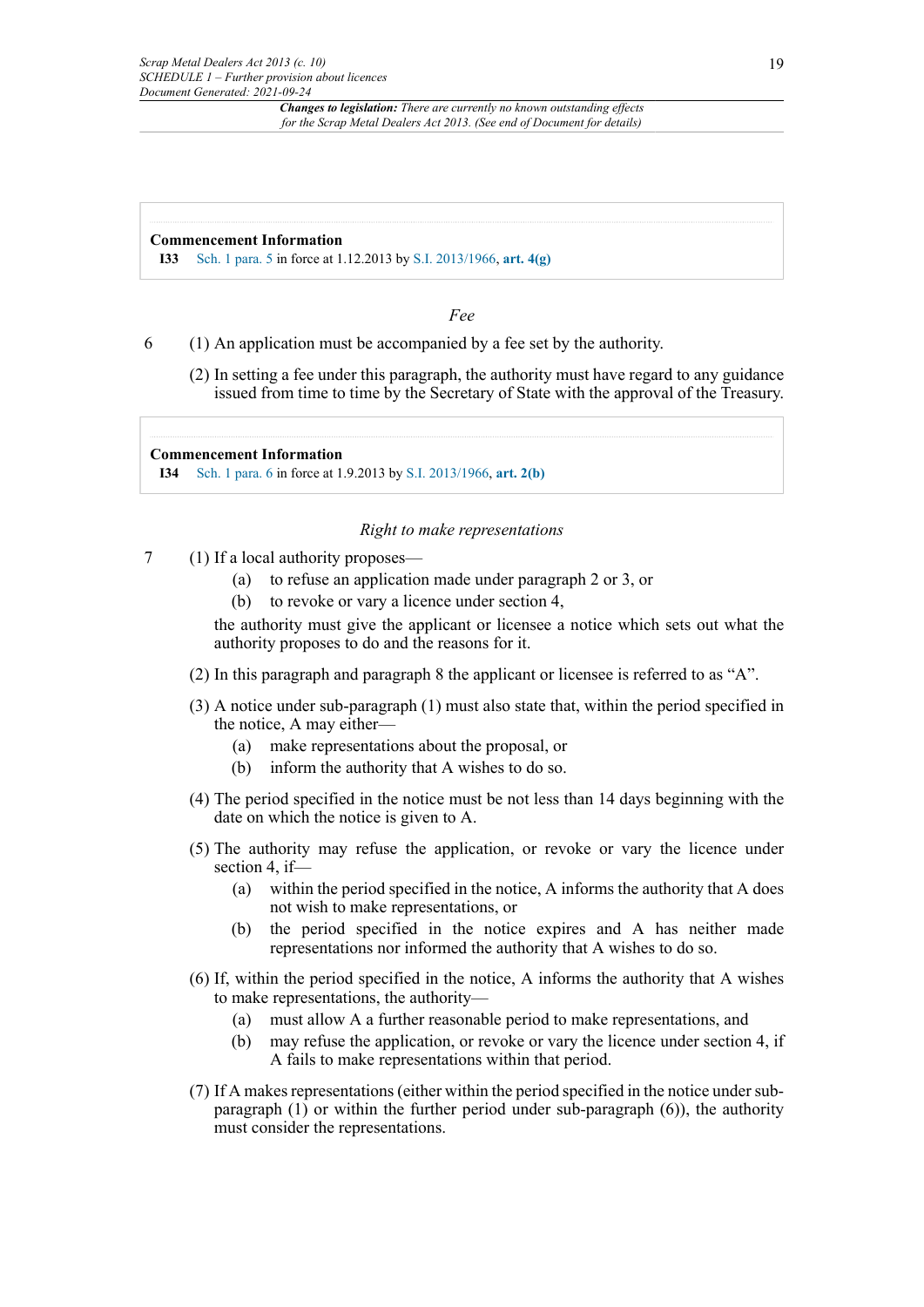(8) If A informs the authority that A wishes to make oral representations, the authority must give A the opportunity of appearing before, and being heard by, a person appointed by the authority.

#### **Commencement Information**

**I35** [Sch. 1 para. 7](http://www.legislation.gov.uk/id/ukpga/2013/10/schedule/1/paragraph/7) in force at 1.10.2013 by [S.I. 2013/1966,](http://www.legislation.gov.uk/id/uksi/2013/1966) **[art. 3\(u\)](http://www.legislation.gov.uk/id/uksi/2013/1966/article/3/u)** (with [art. 5\(4\)](http://www.legislation.gov.uk/id/uksi/2013/1966/article/5/4))

#### *Notice of decision*

- 8 (1) If the authority refuses the application, or revokes or varies the licence under section 4, it must give A a notice setting out the decision and the reasons for it.
	- (2) A notice under this paragraph must also state—
		- (a) that A may appeal under paragraph 9 against the decision,
		- (b) the time within which such an appeal may be brought, and
		- (c) in the case of a revocation or variation under section 4, the date on which the revocation or variation is to take effect.

## **Commencement Information**

**I36** [Sch. 1 para. 8](http://www.legislation.gov.uk/id/ukpga/2013/10/schedule/1/paragraph/8) in force at 1.10.2013 by [S.I. 2013/1966,](http://www.legislation.gov.uk/id/uksi/2013/1966) **[art. 3\(u\)](http://www.legislation.gov.uk/id/uksi/2013/1966/article/3/u)**

#### *Appeals*

- 9 (1) An applicant may appeal to a magistrates' court against the refusal of an application made under paragraph 2 or 3.
	- (2) A licensee may appeal to a magistrates' court against—
		- (a) the inclusion in a licence of a condition under section 3(8), or
		- (b) the revocation or variation of a licence under section 4.
	- (3) An appeal under this paragraph is to be made within the period of 21 days beginning with the day on which notice of the decision to refuse the application, to include the condition, or to revoke or vary the licence under section 4, was given.
	- (4) The procedure on an appeal under this paragraph is to be by way of complaint for an order and in accordance with the Magistrates' Courts Act 1980.
	- (5) For the purposes of the time limit for making an appeal under this paragraph, the making of the complaint is to be treated as the making of the appeal.
	- (6) On an appeal under this paragraph, the magistrates' court may—
		- (a) confirm, vary or reverse the authority's decision, and
		- (b) give such directions as it considers appropriate having regard to the provisions of this Act.
	- (7) The authority must comply with any directions given by the magistrates' court under sub-paragraph (6).
	- (8) But the authority need not comply with any such directions—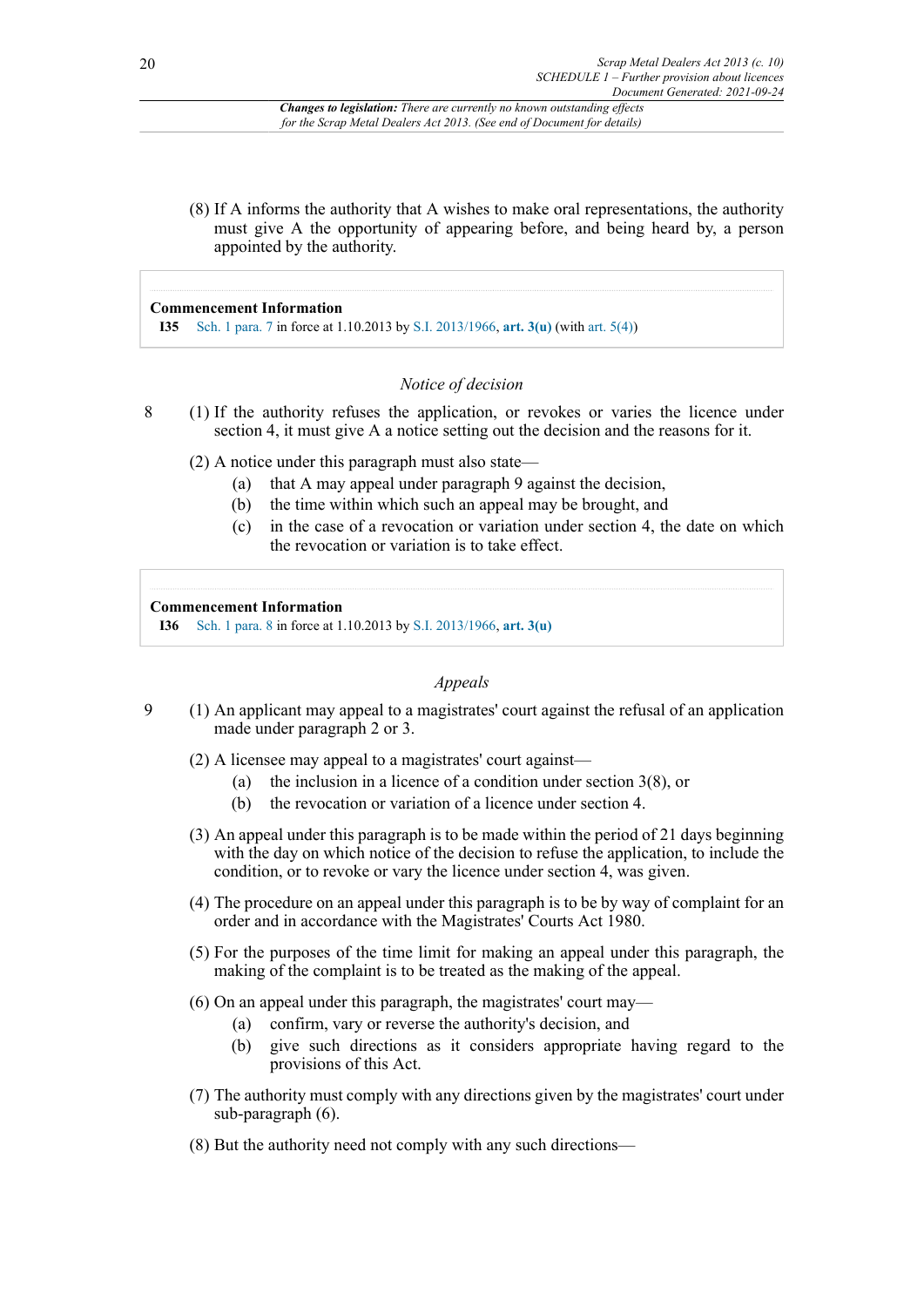- (a) until the time for making an application undersection 111 of the Magistrates' Courts Act 1980 (application by way of case stated) has passed, or
- (b) if such an application is made, until the application is finally determined or withdrawn.

**Commencement Information I37** [Sch. 1 para. 9](http://www.legislation.gov.uk/id/ukpga/2013/10/schedule/1/paragraph/9) in force at 1.10.2013 by [S.I. 2013/1966,](http://www.legislation.gov.uk/id/uksi/2013/1966) **[art. 3\(u\)](http://www.legislation.gov.uk/id/uksi/2013/1966/article/3/u)**

## SCHEDULE 2 Section 9

#### CLOSURE OF UNLICENSED SITES

**Commencement Information I38** Sch. 2 in force at 1.12.2013 by [S.I. 2013/1966,](http://www.legislation.gov.uk/id/uksi/2013/1966) **[art. 4\(h\)](http://www.legislation.gov.uk/id/uksi/2013/1966/article/4/h)**

#### *Interpretation*

- 1 (1) For the purposes of this Schedule, a person has an interest in premises if the person is the owner, leaseholder or occupier of the premises.
	- (2) In the case of a local authority, the powers conferred by this Schedule are exercisable only in relation to premises in the authority's area; and "the local authority", in relation any premises, is to read accordingly.

#### **Commencement Information**

**I39** Sch. 2 para. 1 in force at 1.12.2013 by [S.I. 2013/1966,](http://www.legislation.gov.uk/id/uksi/2013/1966) **[art. 4\(h\)](http://www.legislation.gov.uk/id/uksi/2013/1966/article/4/h)**

## *Closure notice*

- 2 (1) This paragraph applies if a constable or the local authority is satisfied—
	- (a) that premises are being used by a scrap metal dealer in the course of business, and
	- (b) that the premises are not a licensed site.

(2) But this paragraph does not apply if the premises are residential premises.

(3) The constable or authority may issue a notice (a "closure notice") which—

- (a) states that the constable or authority is satisfied as mentioned in subparagraph (1),
- (b) gives the reasons for that,
- (c) states that the constable or authority may apply to the court for a closure order (see paragraphs 4 and 5), and
- (d) specifies the steps which may be taken to ensure that the alleged use of the premises ceases.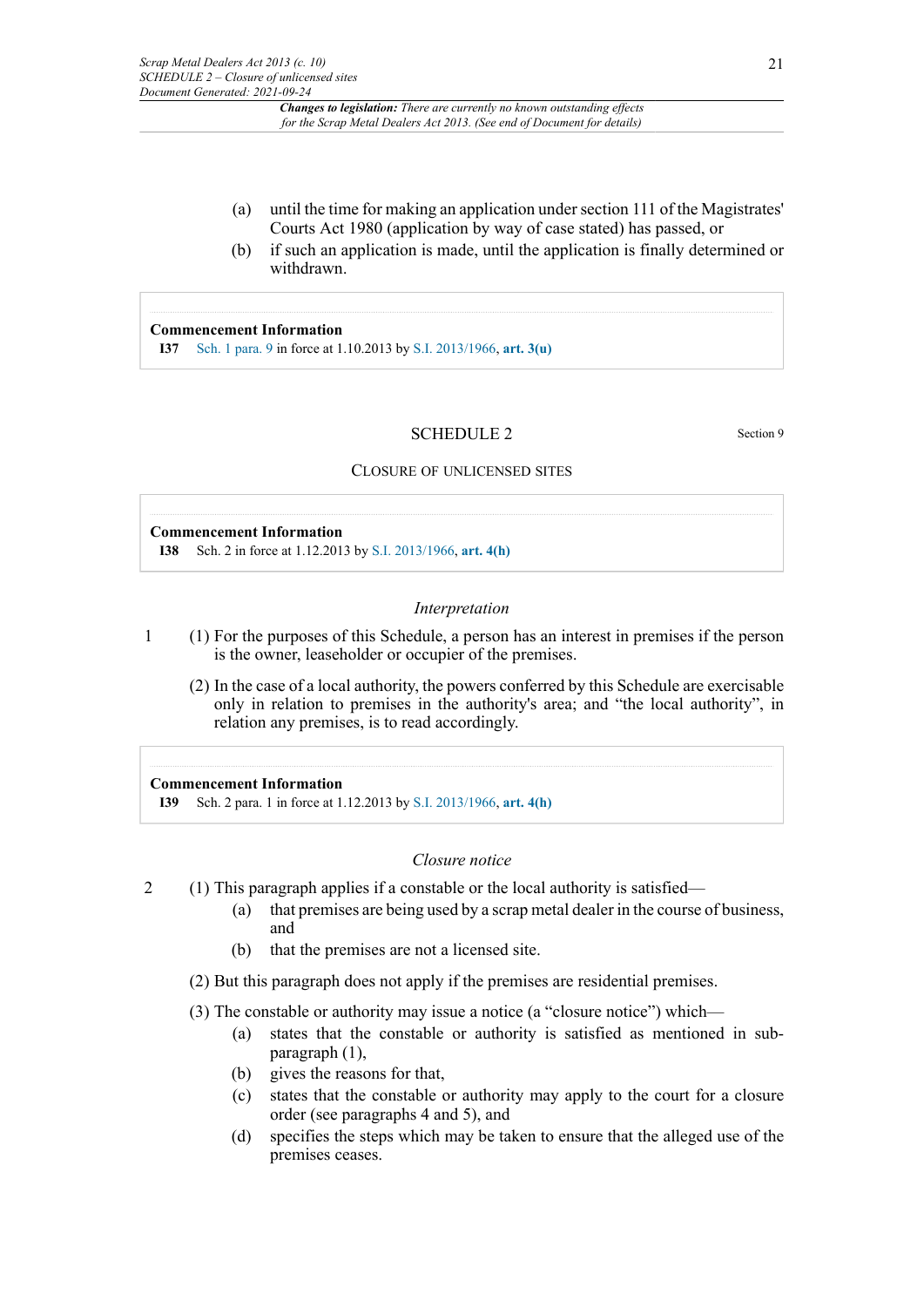(4) The constable or authority must give the closure notice to—

- (a) the person who appears to the constable or authority to be the site manager of the premises, and
- (b) any person (other than the person in paragraph (a)) who appears to the constable or authority to be a director, manager or other officer of the business in question.
- (5) The constable or authority may also give the notice to any person who has an interest in the premises.
- (6) Sub-paragraph (7) applies where—
	- (a) a person occupies another part of any building or structure of which the premises form part, and
	- (b) the constable or authority reasonably believes, at the time of giving the notice under sub-paragraph (4), that the person's access to that other part would be impeded if a closure order were made in respect of the premises.
- (7) The constable or authority must give the notice to that person.

## **Commencement Information**

**I40** Sch. 2 para. 2 in force at 1.12.2013 by [S.I. 2013/1966,](http://www.legislation.gov.uk/id/uksi/2013/1966) **[art. 4\(h\)](http://www.legislation.gov.uk/id/uksi/2013/1966/article/4/h)**

#### *Cancellation of closure notice*

- 3 (1) A closure notice may be cancelled by a notice (a "cancellation notice") issued by a constable or the local authority.
	- (2) A cancellation notice takes effect when it is given to any one of the persons to whom the closure notice was given.
	- (3) The cancellation notice must also be given to any other person to whom the closure notice was given.

#### **Commencement Information**

**I41** Sch. 2 para. 3 in force at 1.12.2013 by [S.I. 2013/1966,](http://www.legislation.gov.uk/id/uksi/2013/1966) **[art. 4\(h\)](http://www.legislation.gov.uk/id/uksi/2013/1966/article/4/h)**

#### *Application for closure order*

- 4 (1) Where a closure notice has been given under paragraph 2(4), a constable or the local authority may make a complaint to a justice of the peace for a closure order (see paragraph 5).
	- (2) A complaint under this paragraph may not be made—
		- (a) less than 7 days after the date on which the closure notice was given, or
		- (b) more than 6 months after that date.
	- (3) A complaint under this paragraph may not be made if the constable or authority is satisfied that—
		- (a) the premises are not (or are no longer) being used by a scrap metal dealer in the course of business, and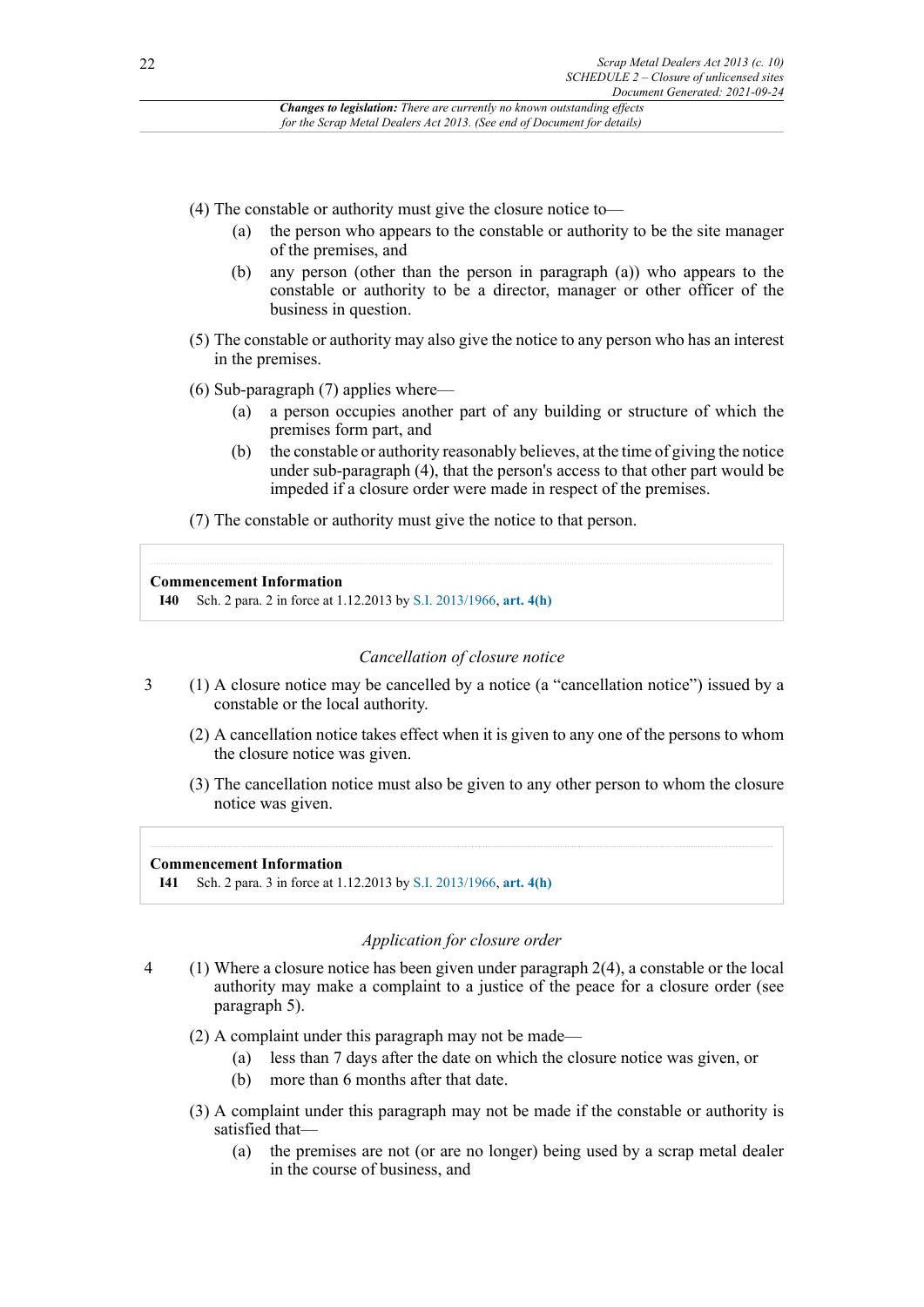- (b) there is no reasonable likelihood that the premises will be so used in the future.
- (4) Where a complaint has been made under this paragraph, the justice may issue a summons to answer to the complaint.
- (5) The summons must be directed to any person to whom the closure notice was given under paragraph 2(4).
- (6) If a summons is issued under sub-paragraph (4), notice of the date, time and place at which the complaint will be heard must be given to all the persons to whom the closure notice was given under paragraph 2(5) and (7).
- (7) The procedure on a complaint under this paragraph is to be in accordance with the Magistrates' Courts Act 1980.

#### **Commencement Information**

**I42** Sch. 2 para. 4 in force at 1.12.2013 by [S.I. 2013/1966,](http://www.legislation.gov.uk/id/uksi/2013/1966) **[art. 4\(h\)](http://www.legislation.gov.uk/id/uksi/2013/1966/article/4/h)**

#### *Closure order*

- 5 (1) This paragraph applies if, on hearing a complaint under paragraph 4, the court is satisfied that the closure notice was given under paragraph 2(4) and that—
	- (a) the premises continue to be used by a scrap metal dealer in the course of business, or
	- (b) there is a reasonable likelihood that the premises will be so used in the future.
	- (2) The court may make such order as it considers appropriate for the closure of the premises (a "closure order").
	- (3) A closure order may, in particular, require—
		- (a) that the premises be closed immediately to the public and remain closed until a constable or the local authority makes a certificate under paragraph 6;
		- (b) that the use of the premises by a scrap metal dealer in the course of business be discontinued immediately;
		- (c) that any defendant pay into court such sum as the court determines and that the sum will not be released by the court to that person until the other requirements of the order are met.
	- (4) A closure order including a requirement mentioned in sub-paragraph (3)(a) may, in particular, include such conditions as the court considers appropriate relating to—
		- (a) the admission of persons onto the premises;
		- (b) the access by persons to another part of any building or other structure of which the premises form part.
	- (5) A closure order may include such provision as the court considers appropriate for dealing with the consequences if the order should cease to have effect under paragraph 6.
	- (6) As soon as practicable after a closure order is made, the complainant must fix a copy of it in a conspicuous position on the premises in respect of which it was made.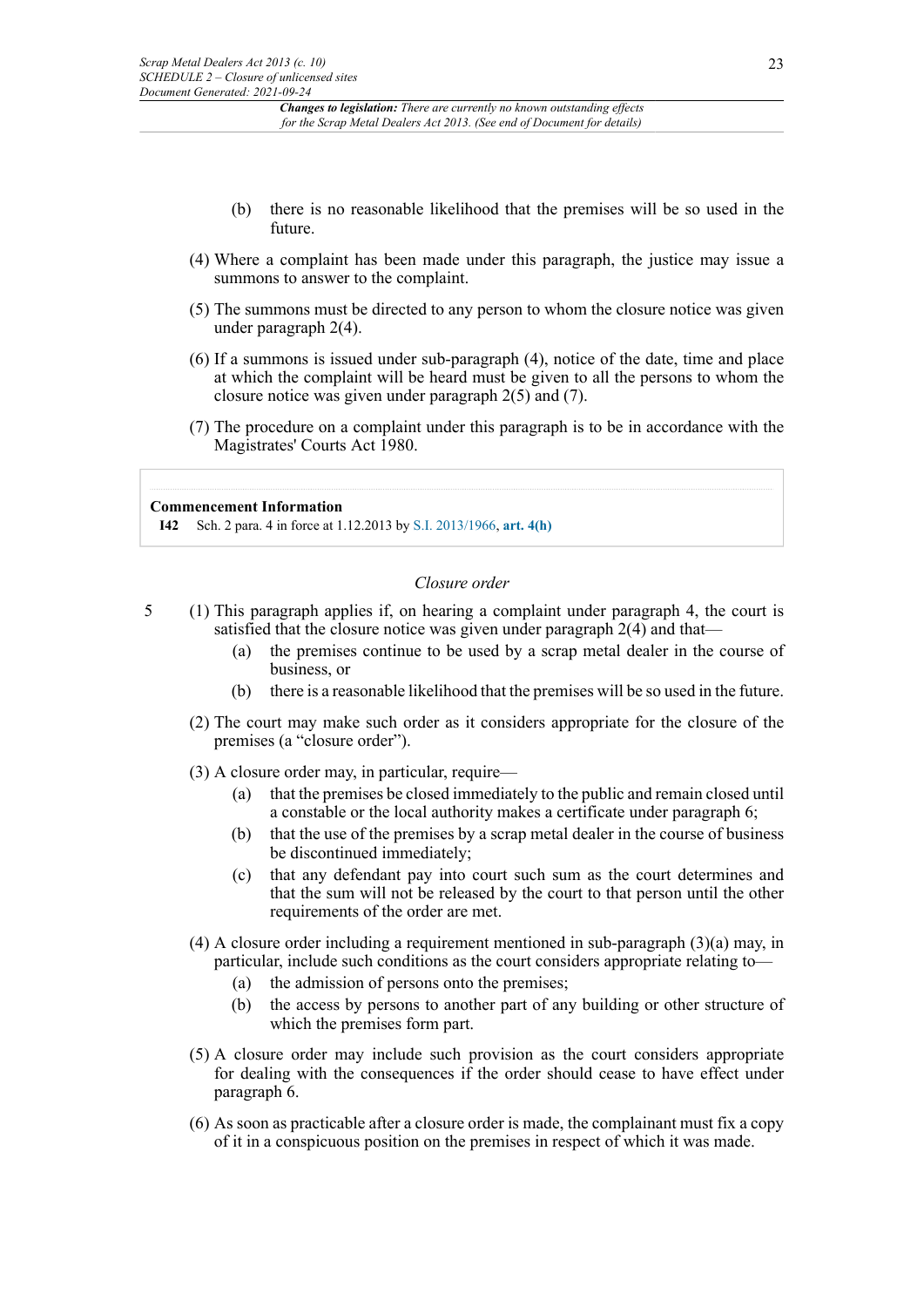(7) A sum which has been ordered to be paid into court under a closure order is to be paid to the designated officer for the court.

#### **Commencement Information**

**I43** Sch. 2 para. 5 in force at 1.12.2013 by [S.I. 2013/1966,](http://www.legislation.gov.uk/id/uksi/2013/1966) **[art. 4\(h\)](http://www.legislation.gov.uk/id/uksi/2013/1966/article/4/h)**

*Termination of closure order by certificate of constable or authority*

- 6 (1) This paragraph applies where—
	- (a) a closure order has been made, but
	- (b) a constable or the local authority is satisfied that the need for the order has ceased.
	- (2) The constable or authority may make a certificate to that effect.
	- (3) The closure order ceases to have effect when the certificate is made.
	- (4) If the closure order includes a requirement under paragraph  $5(3)(c)$ , any sum paid into court under the order is to be released by the court to the defendant (whether or not the court has made provision to that effect under paragraph 5(5)).
	- (5) As soon as practicable after making a certificate, the constable or authority must—
		- (a) give a copy of it to any person against whom the closure order was made,
		- (b) give a copy of it to the designated officer for the court which made the order, and
		- (c) fix a copy of it in a conspicuous position on the premises in respect of which the order was made.
	- (6) The constable or authority must give a copy of the certificate to any person who requests one.

#### **Commencement Information**

**I44** Sch. 2 para. 6 in force at 1.12.2013 by [S.I. 2013/1966,](http://www.legislation.gov.uk/id/uksi/2013/1966) **[art. 4\(h\)](http://www.legislation.gov.uk/id/uksi/2013/1966/article/4/h)**

#### *Discharge of closure order by court*

- 7 (1) Any of the following persons may make a complaint to a justice of the peace for an order that a closure order be discharged (a "discharge order")—
	- (a) any person to whom the relevant closure notice was given under paragraph 2;
	- (b) any person who has an interest in the premises but to whom the closure notice was not given.
	- (2) The court may not make a discharge order unless it is satisfied that there is no longer a need for the closure order.
	- (3) Where a complaint has been made under this paragraph, the justice may issue a summons directed to—
		- (a) such constable as the justice considers appropriate, or
		- (b) the local authority,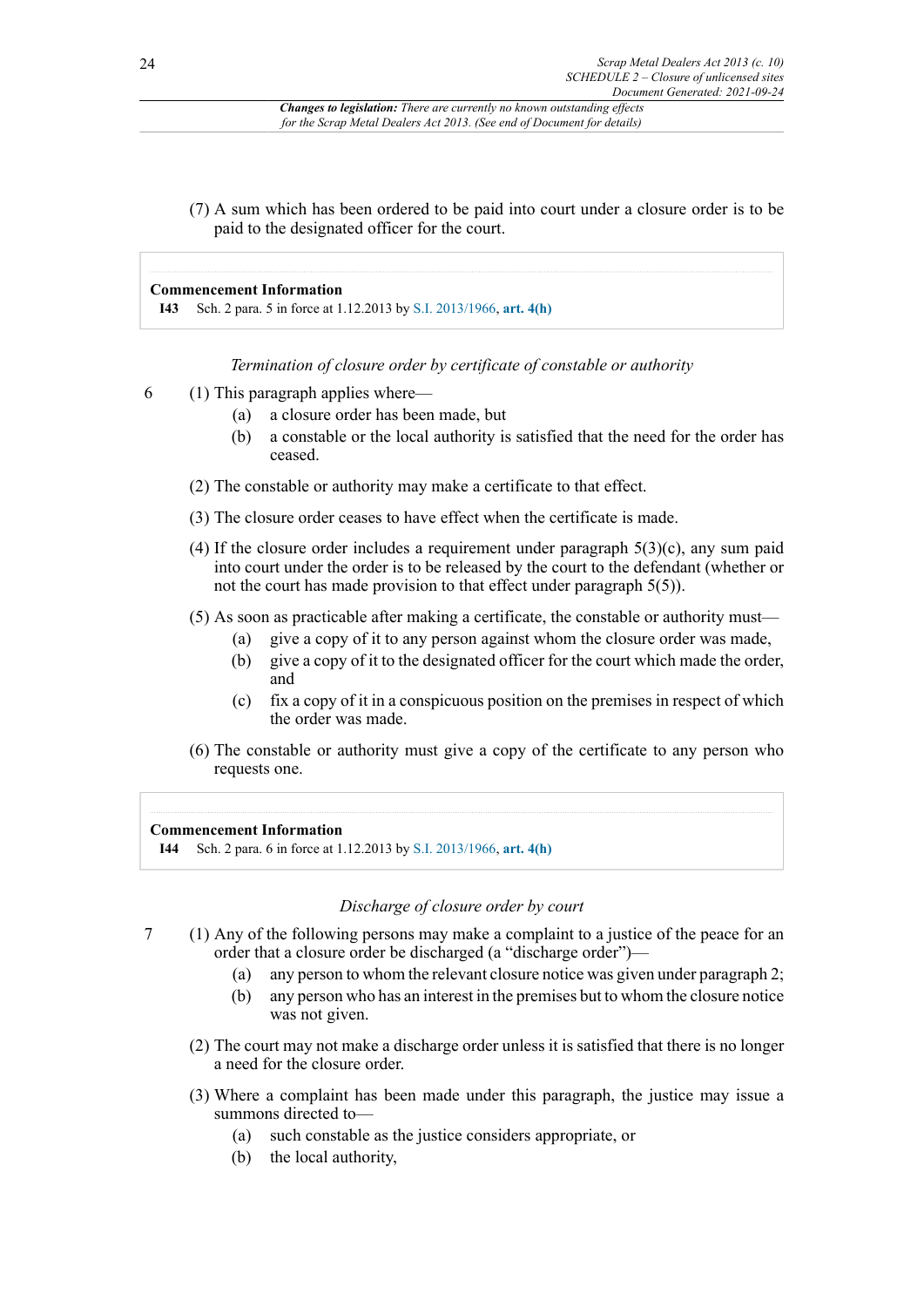requiring that person to appear before the magistrates' court to answer to the complaint.

- (4) If a summons is issued under sub-paragraph (3), notice of the date, time and place at which the complaint will be heard must be given to all the persons to whom the closure notice was given under paragraph 2 (other than the complainant).
- (5) The procedure on a complaint under this paragraph is to be in accordance with the Magistrates' Courts Act 1980.

#### **Commencement Information**

**I45** Sch. 2 para. 7 in force at 1.12.2013 by [S.I. 2013/1966,](http://www.legislation.gov.uk/id/uksi/2013/1966) **[art. 4\(h\)](http://www.legislation.gov.uk/id/uksi/2013/1966/article/4/h)**

#### *Appeals*

- 8 (1) An appeal may be made to the Crown Court against—
	- (a) a closure order;
	- (b) a decision not to make a closure order;
	- (c) a discharge order;
	- (d) a decision not to make a discharge order.
	- (2) Any appeal under this paragraph must be made before the end of the period of 21 days beginning with the day on which the order or the decision in question was made.
	- (3) An appeal under this paragraph against a closure order or a decision not to make a discharge order may be made by—
		- (a) any person to whom the relevant closure notice was given under paragraph 2;
		- (b) any person who has an interest in the premises but to whom the closure notice was not given.
	- (4) An appeal under this paragraph against a decision not to make a closure order or against a discharge order may be made by a constable or (as the case may be) the local authority.
	- (5) On an appeal under this paragraph the Crown Court may make such order as it considers appropriate.

#### **Commencement Information**

**I46** Sch. 2 para. 8 in force at 1.12.2013 by [S.I. 2013/1966,](http://www.legislation.gov.uk/id/uksi/2013/1966) **[art. 4\(h\)](http://www.legislation.gov.uk/id/uksi/2013/1966/article/4/h)**

## *Enforcement of closure order*

- 9 (1) A person is guilty of an offence if the person, without reasonable excuse,—
	- (a) permits premises to be open in contravention of a closure order, or
	- (b) otherwise fails to comply with, or does an act in contravention of, a closure order.
	- (2) If a closure order has been made in respect of any premises, a constable or an authorised person may (if necessary using reasonable force)—
		- (a) enter the premises at any reasonable time, and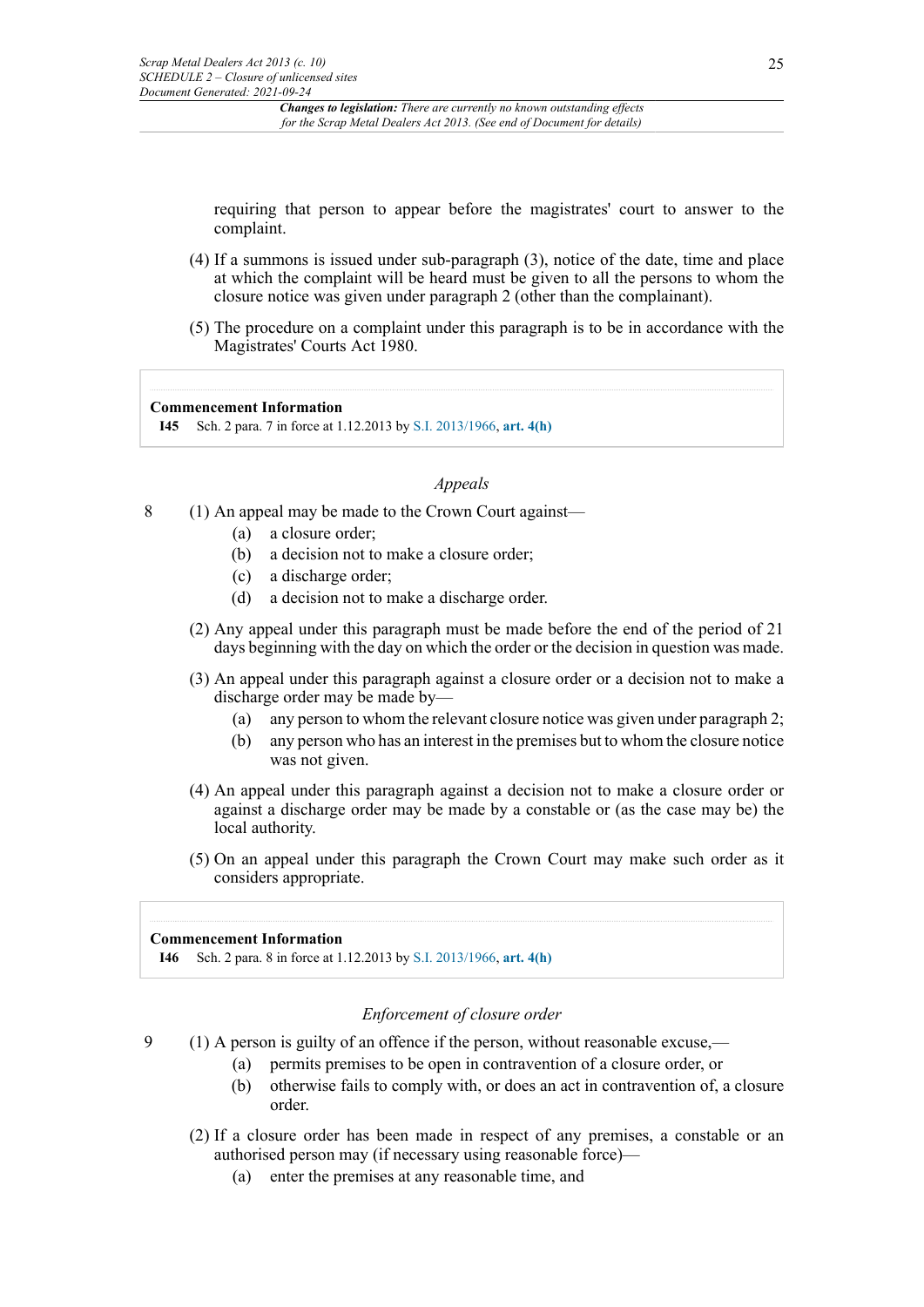- (b) having entered the premises, do anything reasonably necessary for the purpose of securing compliance with the order.
- (3) Sub-paragraph (4) applies if a constable or an authorised person ("the officer") seeks to exercise powers under this paragraph in relation to any premises.
- (4) If the owner, occupier or other person in charge of the premises requires the officer to produce—
	- (a) evidence of the officer's identity, or
	- (b) evidence of the officer's authority to exercise those powers,

the officer must produce that evidence.

- (5) A person who intentionally obstructs a constable or an authorised person in the exercise of powers under this paragraph is guilty of an offence.
- (6) A person guilty of an offence under this paragraph is liable on summary conviction to a fine not exceeding level 5 on the standard scale.
- (7) In this paragraph "an authorised person" is a person authorised for the purposes of this paragraph by the local authority.

#### **Commencement Information**

**I47** Sch. 2 para. 9 in force at 1.12.2013 by [S.I. 2013/1966,](http://www.legislation.gov.uk/id/uksi/2013/1966) **[art. 4\(h\)](http://www.legislation.gov.uk/id/uksi/2013/1966/article/4/h)**